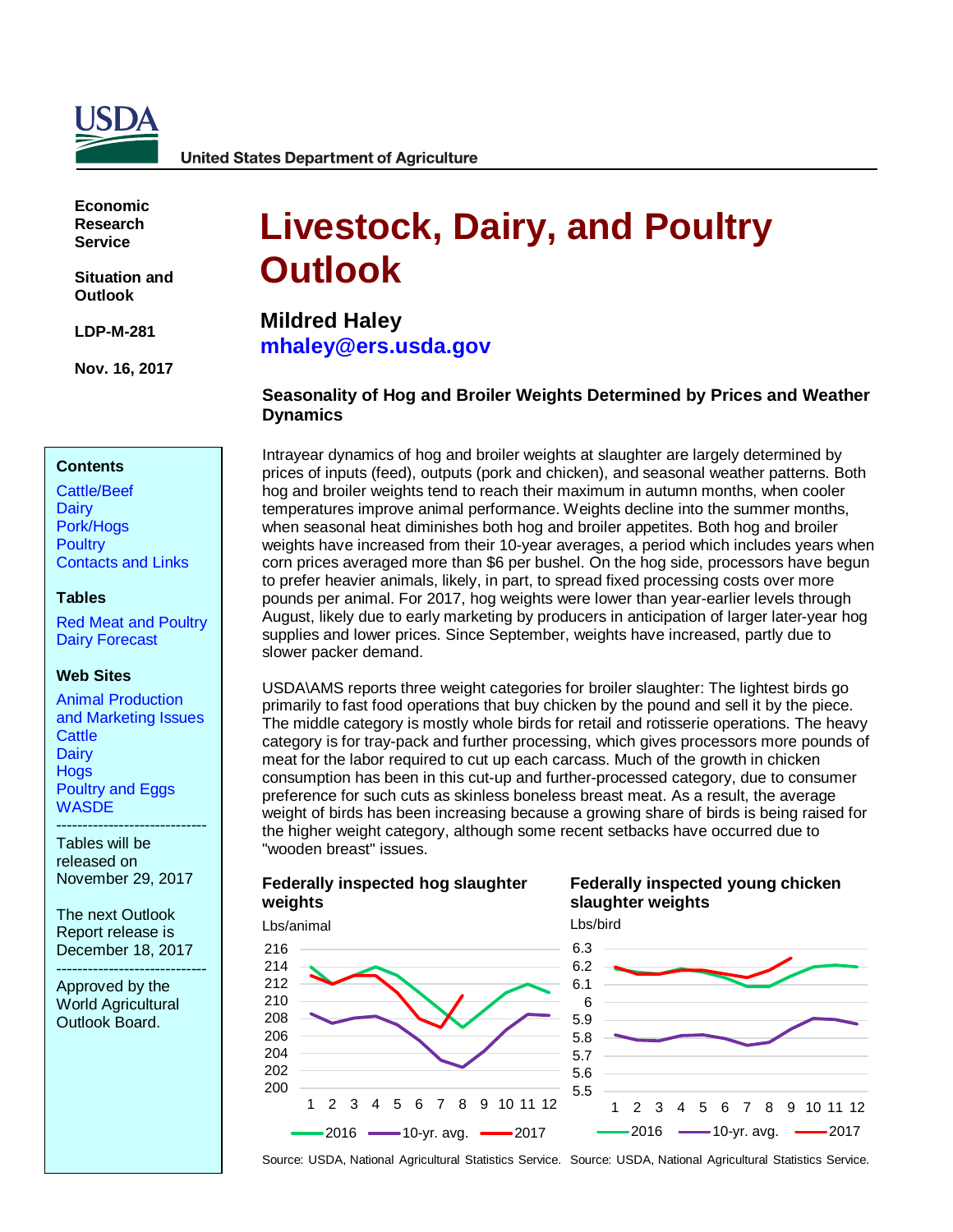**Cattle/Beef:** Commercial beef production in 2017 was lowered, reflecting a slower pace of slaughter and lower carcass weights. Beef production in 2018 was raised on greater expected fed cattle marketings. For fourth-quarter 2017 and first-half 2018, feeder and fed cattle prices were forecast upward on strong feedlot and stocker demand from overwinter forage opportunities and packer demand for fed cattle. U.S. beef exports are forecast higher for 2017 and 2018 on continued competiveness of U.S. beef overseas.

**Dairy:** With recent price declines for most dairy products in domestic and international markets, lower expectations for exports, and high global stocks of dairy products, the all-milk price forecast for the fourth quarter of 2017 is \$17.85-\$18.15 per cwt, a reduction from last month's forecast of \$18.10-18.50. The 2018 all-milk price forecast is \$16.90-\$17.80 per cwt, a reduction from last month's forecast of \$17.45-\$18.35. The 2018 all-milk price is now projected to be \$0.35 per cwt lower than 2017 at the midpoint of the range. With lower than expected milk production in the third quarter of 2017 and lower expected milk prices, milk production forecasts have been lowered. For the fourth quarter of 2017, the milk production forecast is 53.5 billion pounds, 0.1 billion less than last month's forecast. For 2018, the milk production forecast is 219.7 billion pounds, 0.7 billion pounds below last month's forecast.

**Pork/Hogs:** Hog slaughter numbers in October were below previous expectations on slower packer demand. Packers will likely continue to limit hog slaughter with the goal of pressuring hog prices lower, so as to reestablish seasonally wider gross packer spreads. Fourth-quarter hog prices are expected to average almost 5 percent above a year ago. Third-quarter pork exports were slightly lower than a year ago. Shipments to Mexico, South Korea, and Latin America were solid, but the absence of stronger exports to Japan and China hurt the U.S. bottom line.

**Poultry:** Projected broiler production for 2017 was increased because of higher than expected production in September, while projected exports were lowered for both 2017 and 2018 due to relatively weak September exports. Egg price projections were increased for the fourth quarter and the following quarter since recent prices have exceeded expectations. Whole turkey price projections were decreased further as prices have remained below historical averages. For 2018, turkey production projections were lowered 115 million pounds due to weakness in prices.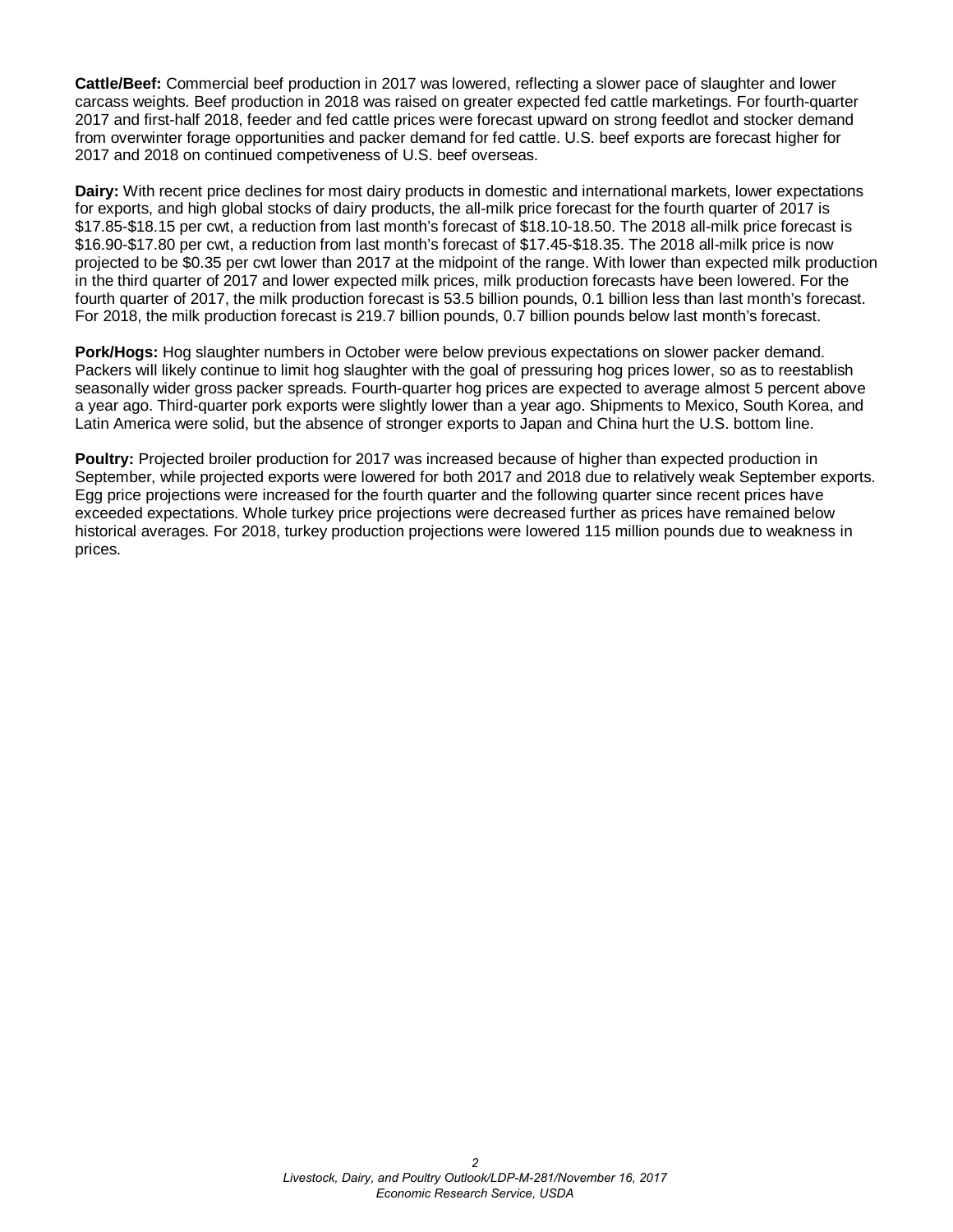# <span id="page-2-0"></span>**Cattle / Beef**

#### *Increased Placements To Drive Marketings in 2018*

The 2017 U.S. commercial beef production forecast was reduced almost 150 million pounds from last month to 26.4 billion pounds on fewer fourth-quarter steer and heifer marketings and lighter carcass weights. Data on Federally inspected (FI) slaughter (AMS report SJ\_LS 711) indicate that significantly more cows are being slaughtered as percent of the total for the week, suggesting overall dressed weights will remain relatively low. For the week ending October 28, the AMS report indicates that steer and heifer carcass weights have climbed to their highest levels since early January. However, these weights remain 16 and 11 pounds, respectively, below levels for the same period last year.

Beef production in 2018 is projected higher by about 325 million pounds from last month to 27.6 billion pounds. The 4.6-percent increase in beef production from 2017 is based on continued large feedlot placements in second-half 2017 and first-half 2018, leading to higher marketings and fed cattle slaughter in 2018. Comparing 2017 to 2015, the table below indicates that there were 5.7 percent more cattle on feed and 2.9 percent more cattle outside feedlots waiting to be placed on October 1. An increase in overwinter forage availability and a larger calf crop likely support the strong placements in 2018. The increase in the proportion of heifers on feed on October 1, 2017, may reflect that a modest retention of heifers for breeding supports more heifers to be placed on feed in the coming months. Based on strong margins at the retail and packer level, demand is expected to encourage feedlots to market cattle at a timely pace in 2018.



#### **Cattle for placement higher on October 1**

Note: The July 1 *Cattle* report was not released in 2013 and 2016. Source: USDA, Economic Research Service and National Agricultural Statistics Service.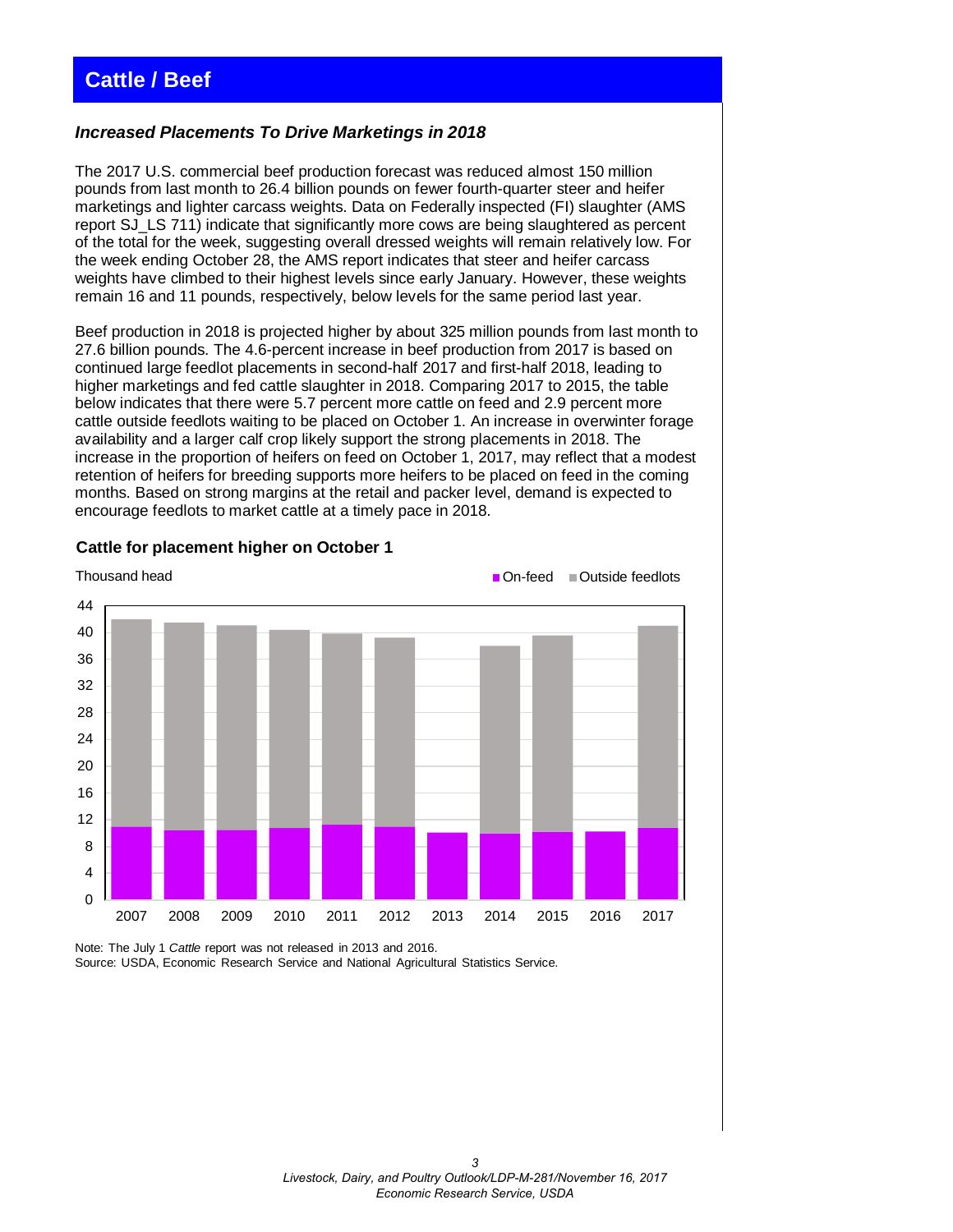

# *Strong Demand To Drive Cattle Prices Up Through Early 2018*

For most of 2017, market demand has pulled cattle through U.S. feedlots at a rapid pace, which has likely kept dressed weights lower than last year and limited the number of cattle in feedlots over 150 days. At present, packers may be forced to bid up prices because feedlots do not have an incentive to sell below their breakeven prices, in light of low feed costs and high futures prices for December and February. With strong demand for beef and continued firm packer margins, fed cattle prices for the fourth quarter are expected to average above last year. However, in the first half of 2018, fed prices are expected to be below those of 2017, reflecting increasing supplies of slaughter-ready cattle.

The fourth-quarter forecast for fed steer prices was raised from last month to \$117.00- \$121.00 per hundredweight (cwt), and the forecast for the first quarter of 2018 was raised to \$116.00-\$124.00/cwt. The price forecast for medium frame No.1 feeder steers 750-800 pounds was raised to \$155.00-\$159.00/cwt for the fourth quarter of 2017. The forecast for 2018 feeder steers was also raised to \$144.00-\$152.00/cwt in the first quarter and \$143.00-153.00/cwt in the second quarter.

# *U.S. Beef Imports Raised for 2017*

Beef imports were up 5 percent in September from a year earlier to 231 million pounds. Among the major sources of imported beef, increased imports from Australia (+20.2 million lbs) and Mexico (+4.2 million lbs) more than offset declines from Brazil (-10.4 million lbs) and Uruguay (-2.3 million lbs). As a result, imports during third-quarter 2017 were 8.4 percent (+63 million lbs.) higher than third-quarter 2016. The forecast for fourth-quarter 2017 imports was raised by 10 million lbs from last month based on sustained demand for lean meat in the United States and increased imports from Mexico.The forecast for 2018 beef imports was unchanged from last month.

# *U.S. Beef Export Demand Strength Continues*

In September, U.S. beef exports reached 243 million pounds, a 14-percent jump year over year, largely due to elevated shipments to Japan (+20.9 million lbs). As a result, thirdquarter 2017 exports were up 13 percent (+85.4 million lbs.) from last year to 746 million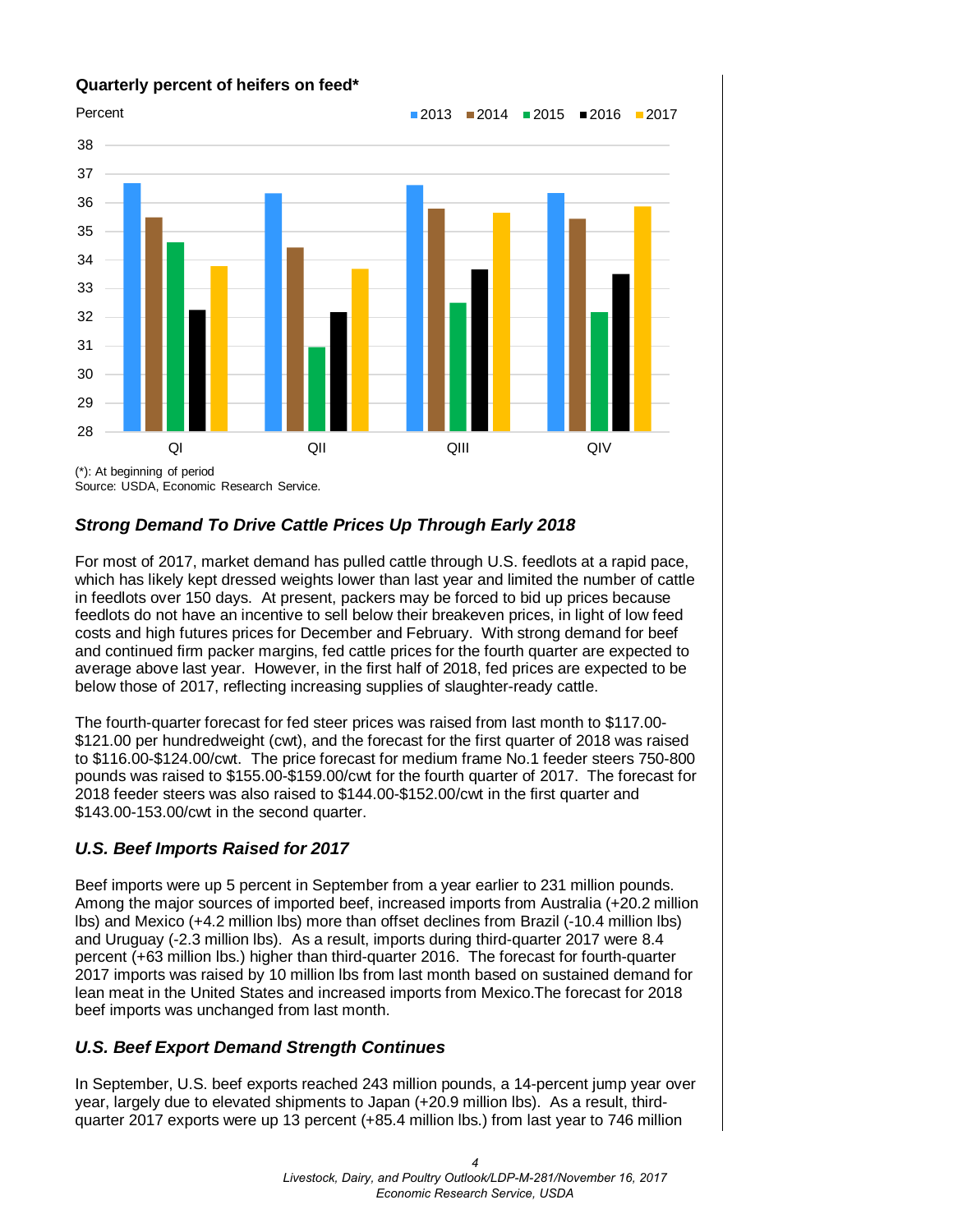lbs. Based on the current pace of export growth, seasonal fourth-quarter export patterns, and stronger weekly export sales data (https://apps.fas.usda.gov/esrquery/) in October, the U.S. beef export forecast for fourth-quarter 2017 was raised by 30 million lbs from last month. Higher domestic production, lower prices, and stronger demand in overseas markets are likely to continue the competitiveness of U.S. beef for the rest of 2017 and through 2018. The forecast for 2018 beef exports was raised slightly to 2.9 billion lbs.

150 170 190 210 230 250 270 Jan Feb Mar Apr May Jun Jul Aug Sep Oct Nov Dec  $2016$   $2017 5$ -yr-avg Million pounds Source: USDA, Economic Research

**Higher beef exports in each month of 2017**

#### *Cattle Imports Lowered and Exports Raised for 2017 and 2018*

The U.S. cattle import forecast for 2017 was revised downward by 10,000 head from last month. A slower pace of U.S. cattle imports during August and a decline in imports in September resulted in a 3-percent growth in imports from January through September 2017 relative to the previous year, to 1.275 million head. September 2017 cattle imports were 6,708 head lower than the same month last year, to 100,884 head. Imports declined from Canada (-9,510 head), outweighing increases from Mexico (+2,802 head). The cattle import forecast for 2018 was also lowered by 10,000 head from last month.

Cattle exports for 2017 were raised by 15,000 head from last month's forecast, based on higher year-to-date growth and expected seasonally higher fourth-quarter exports. Exports through September of 97,986 head are more than double last year's exports during the same period. U.S. cattle shipments through September are higher to both Canada (+44,942 head) and Mexico (+7,939 head) compared to last year. The forecast for 2018 cattle exports was also adjusted higher by 15,000 head.

Authors: Russell Knight[, Russell.H.Knight@ers.usda.gov](mailto:russell.h.knight@ers.usda.gov) and Lekhnath Chalise, [Lekhnath.Chalise@ers.usda.gov](mailto:Lekhnath.Chalise@ers.usda.gov)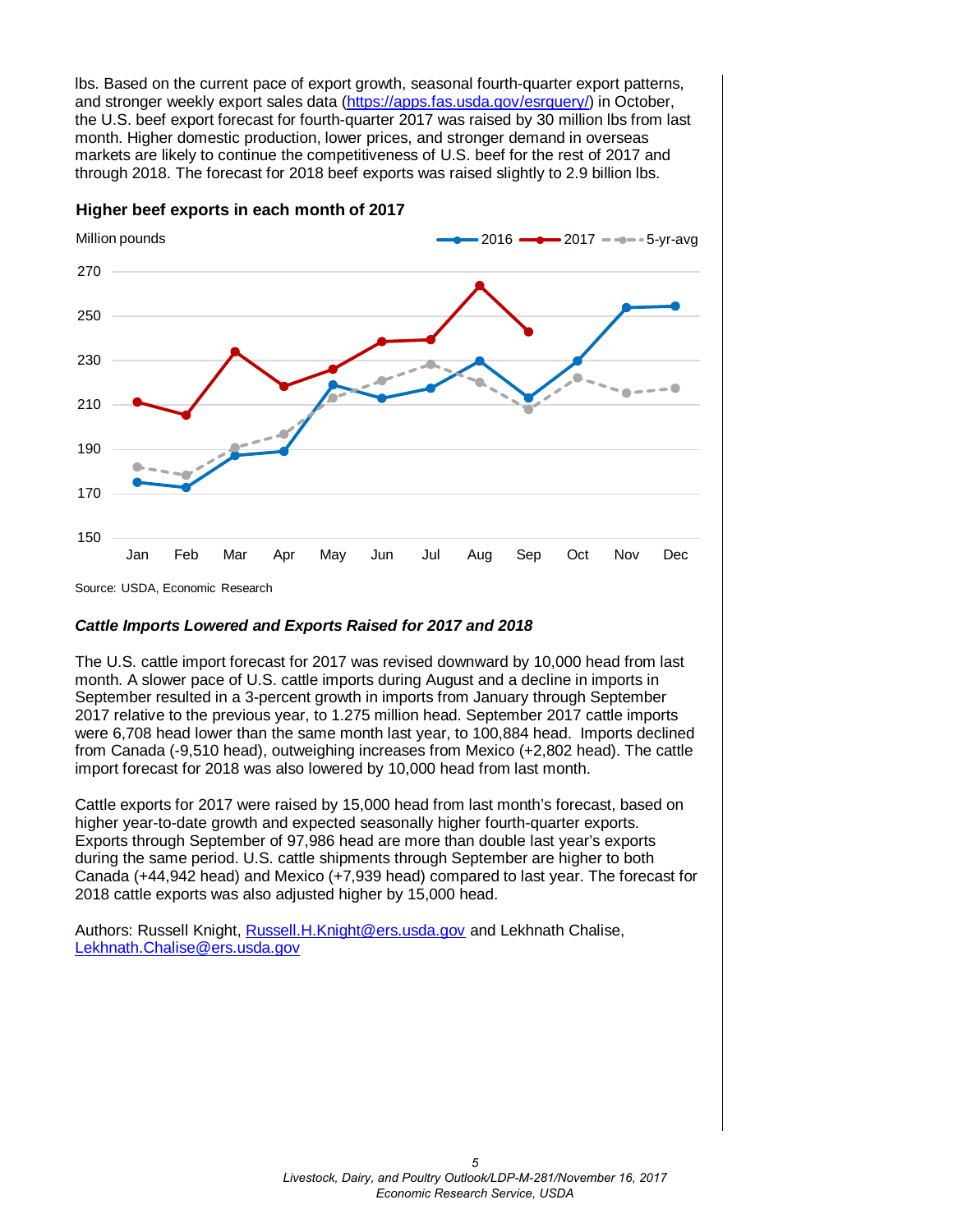## <span id="page-5-0"></span>*Recent Developments in Dairy Markets*

From the week ending September 30 to the week ending November 4, wholesale prices reported in the USDA *National Dairy Products Sales Report* (NDPSR) declined for butter, nonfat dry milk (NDM), and dry whey but rose for cheese. Most dairy export prices of major global competitors fell from September to October. According to USDA *Dairy Market News*, the Western Europe export price for skim milk powder (SMP) was \$0.83 per pound in October (6 cents lower than September) and \$0.38 per pound for dry whey (6 cents lower than September). The fall in the butter price was the largest, a 51-cent drop from a record high of \$3.66 per pound in September to \$3.15 in October.

| $-$ and $\bm{y}$ are produced by a series of the manipulation $\bm{y}$ and $\bm{y}$ |                     |         |           |  |  |  |  |  |  |  |  |  |
|-------------------------------------------------------------------------------------|---------------------|---------|-----------|--|--|--|--|--|--|--|--|--|
|                                                                                     | For the week ending |         |           |  |  |  |  |  |  |  |  |  |
|                                                                                     | Sep. 30             | Oct. 28 | Change    |  |  |  |  |  |  |  |  |  |
| <b>Butter</b>                                                                       | 2.4797              | 2.3462  | $-0.1335$ |  |  |  |  |  |  |  |  |  |
| Cheddar cheese                                                                      |                     |         |           |  |  |  |  |  |  |  |  |  |
| 40-pound blocks                                                                     | 1.6406              | 1.7577  | 0.1171    |  |  |  |  |  |  |  |  |  |
| 500-pound barrels 1                                                                 | 1.5686              | 1.7253  | 0.1567    |  |  |  |  |  |  |  |  |  |
| Nonfat dry milk                                                                     | 0.8357              | 0.7865  | $-0.0492$ |  |  |  |  |  |  |  |  |  |
| Dry whey                                                                            | 0.4018              | 0.3643  | $-0.0375$ |  |  |  |  |  |  |  |  |  |

#### **Dairy wholesale product prices (dollars per pound)**

<sup>1</sup> Adjusted to 38-percent moisture.

Source: USDA, Agricultural Marketing Service, *National Dairy Products Sales Report*.

High stocks in the United States and the EU continue to overhang the market, especially for products with high skim-solids content. For the United States, September ending stocks on a milk-fat milk-equivalent basis were 16.3 billion pounds, 0.3 billion pounds above September 2016, and stocks on a skim-solids milk-equivalent basis were 2.4 billion pounds above the previous year at 12.1 billion pounds. September NDM ending stocks were 321.1 million pounds, 48.6 percent above the previous year, and dry whey stocks were 106.4 million pounds, a record high and more than double September 2016. Butter ending stocks, by contrast, were 4.5 percent lower than the previous year. Weak growth in domestic use has contributed to high stock levels. For the third quarter, it was only fractionally above 2016 at 54.0 billion pounds on a milk-fat basis and 44.4 billion pounds on a skim-solids basis.

EU intervention stocks of SMP have been high since the last half of 2016, standing at 800 million pounds at the end of September 2017. Most of the stocks are more than a year old. For the month of October, the EU domestic price for SMP was €1,608 per metric ton (\$0.86 per pound), lower than the intervention price of €1,698 per metric ton (\$0.91 per pound). However, the intervention program is not currently open. It is normally open from March through September, although there have been some exceptions. For example, in 2017 it was open from January through September. The EU is considering options for disposing of the SMP stocks at the same time that prices have fallen below intervention levels. In October, the European Commission accepted a bid to sell a small quantity out of intervention for €1440/ton (\$0.77 per pound in October).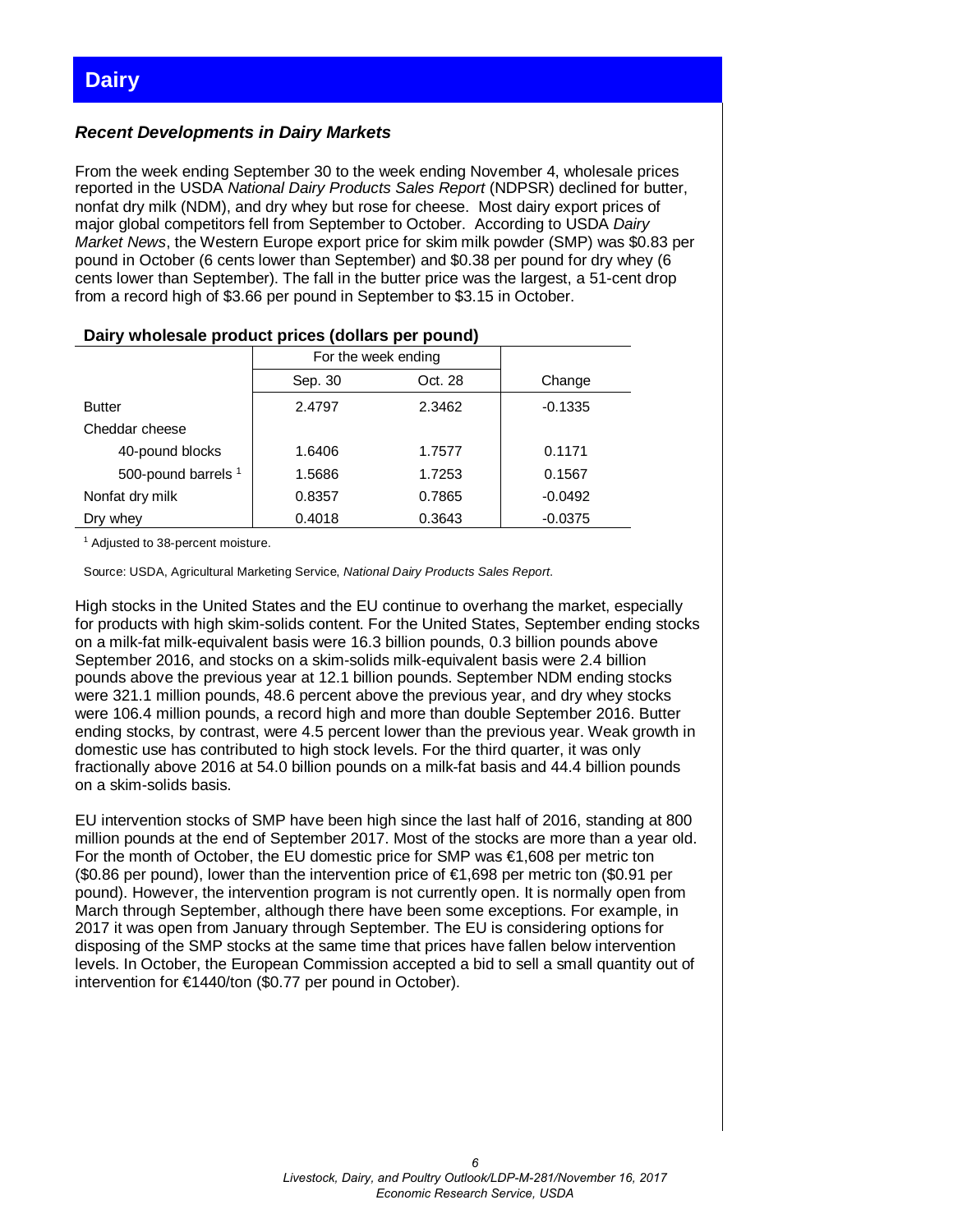## **U.S. and European nonfat dry milk (NDM) and skim milk powder (SMP) prices and EU SMP intervention stocks** (prices--left axis, stocks--right axis, data not yet available

for September and October stocks)



European prices have been converted from euros per metric ton to dollars per pound. The EU intervention price is €1,698 per metric ton; fluctuations are due to changes in the exchange rate. Stocks have been converted from metric tons to millions of pounds.

Sources: USDA Economic Research Service using data from the European Commission, USDA Agricultural Marke Service, and the Board of Governors of the Federal Reserve System.

For the third quarter of 2017, U.S. milk production was 53.5 billion pounds. September milk production totaled 17.170 billion pounds, up 1.1 percent from September 2016. Milk cows in September numbered 9.400 million head, 4 thousand less than August but 69 thousand more than September 2016. Dairy cows slaughtered under Federal inspection totaled 249.6 thousand cows in September, 4.5 thousand more than September 2016, even with 1 less slaughter day in September this year. Daily milk per cow averaged 60.9 pounds, only 0.2 pounds higher than September 2016.

### **Number of milk cows**

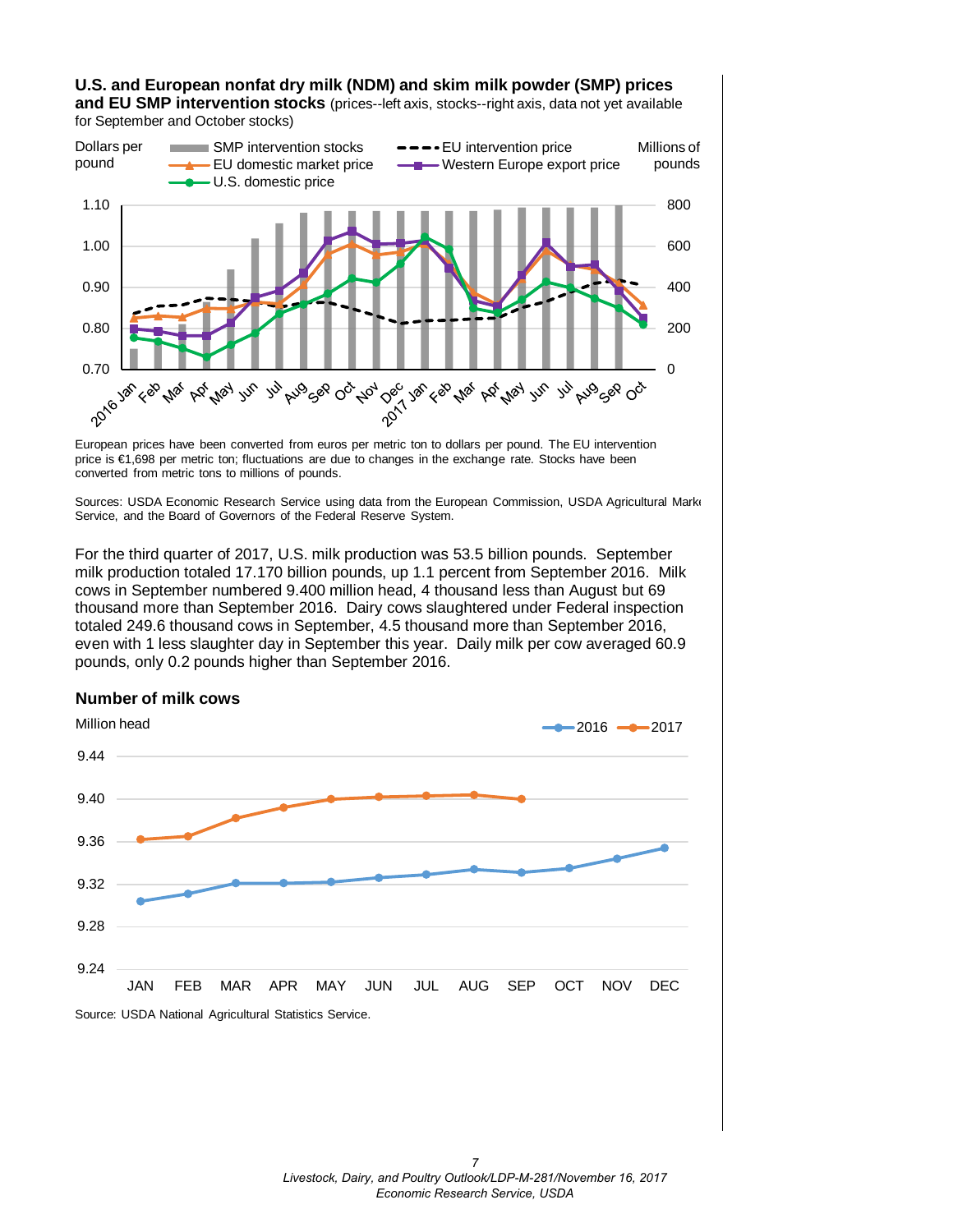# 58 59 60 61 62 63 64 65 66 JAN FEB MAR APR MAY JUN JUL AUG SEP OCT NOV DEC  $-2016$   $-2017$ **Average daily milk per cow** Pounds per day

Source: USDA National Agricultural Statistics Service and USDA Economic Research Service calculations.

Exports on a milk-fat basis were 697 million pounds in September, 162 million less than August but 66 million more than September 2016. On a skim-solids basis, exports were 3.090 billion pounds, 355 million less than August and 327 million less than September 2016. From August to September, exports of NDM/SMP, cheese, and butter fell by 19.4 million, 7.7 million, and 2.3 million pounds, respectively.

September imports on a milk-fat basis were 437 million pounds, 70 million less than August and 95 million less than September 2016. On a skim-solids basis, September imports were 382 million pounds, 84 million less than August and 106 million less than September 2016. Notable month-to-month changes in imports included a decrease of 3.7 million pounds for milk protein concentrate (MPC) and an increase of 1.4 million pounds for whole milk powder.

## *Outlook for Dairy Feed Prices*

The 2017/18 price forecast for corn is \$2.80-\$3.60 per pound, unchanged from last month's forecast. The soybean meal price forecast for 2017/18 is \$295-\$335 per short ton, a \$5 increase from last month's forecast at the midpoint of the range. The alfalfa hay price in September was \$149 per short ton, \$2 more than August and \$13 more than September 2016. For more information, see the USDA Economic Research Service publication *Feed Outlook*, at

[http://usda.mannlib.cornell.edu/MannUsda/viewDocumentInfo.do?documentID=1273.](http://usda.mannlib.cornell.edu/MannUsda/viewDocumentInfo.do?documentID=1273)

# *Dairy Forecasts for the Remainder of 2017*

With slower than expected growth in cow numbers in the third quarter of 2017, the fourthquarter estimate for milk cows has been lowered to 9.405 million head, 5 thousand less than last month's forecast. The milk per cow forecast for the fourth quarter is 5,685 pounds per head, 15 pounds lower than last month's forecast. The milk production forecast for the fourth quarter is 53.5 billion pounds, 0.1 billion less than last month's forecast. With lower than expected third-quarter milk production and a lower forecast for the fourth quarter, 2017 milk production is projected at 215.8 billion pounds, 0.4 billion less than last month's forecast.

With smaller than expected imports on a milk-fat basis in the third quarter expected to carry into the remainder of the year, the forecast for the fourth quarter has been lowered slightly to 1.6 billion pounds. With weaker expected exports of butter and cheese, the forecast for fourth-quarter exports on a milk-fat basis has been lowered to 2.3 million pounds, 0.1 billion less than last month's forecast. Stocks on a milk-fat basis remain high, as seasonal drawdowns have been lower than historical averages; the forecast for 2017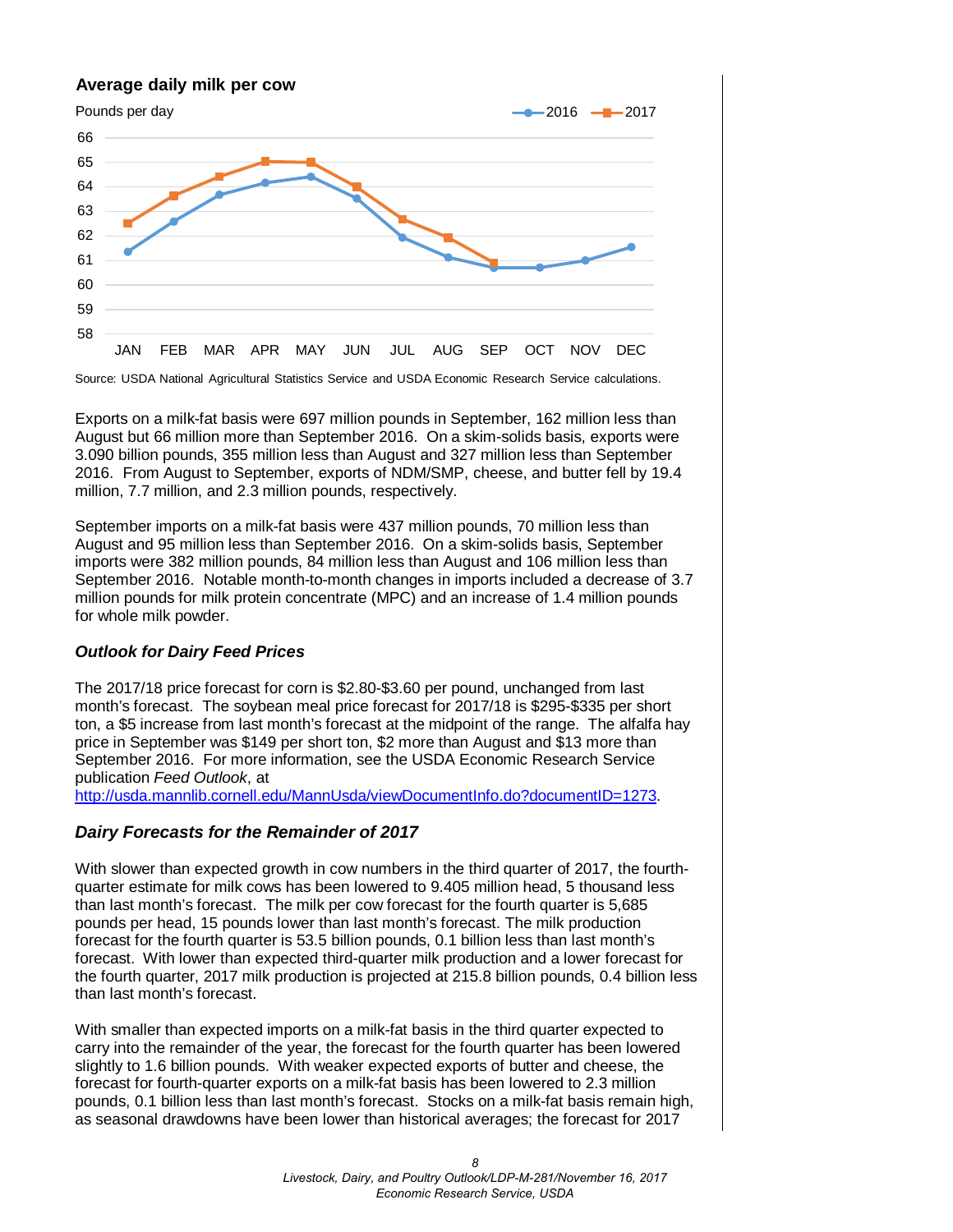ending stocks has been raised to 13.6 billion pounds. With weaker than average stock drawdown, commercial use on a milk-fat basis is expected to remain relatively weak, and the fourth-quarter forecast has been lowered by 0.2 billion pounds.

Due to lower expected imports of MPC, the import forecast on a skim-solids basis for the fourth quarter of 2017 has been lowered to 1.5 billion pounds, 0.1 billion less than last month's forecast. With lower expected exports of NDM/SMP and whey products, the export forecast on a skim-solids basis for the fourth quarter has been lowered to 10.2 billion pounds, 0.5 billion pounds less than last month's forecast. With high stocks persisting through September, the forecast for 2017 ending stocks on a skim-solids basis is 12.6 billion pounds, 1.5 billion pounds higher than last month's forecast. With high stock levels expected for the end of the year, the forecast for domestic use on a skim-solids basis for the fourth quarter has been lowered by 0.2 billion pounds.

Based on recent price strength, the cheese price forecast has been raised for the fourth quarter to \$1.700-\$1.730 per pound. With the recent downward movements in U.S. and international prices and high global stock levels, fourth-quarter price forecasts for butter, NDM, and dry whey have been lowered to \$2.295-\$2.355, \$0.755-\$0.785, and \$0.345- \$0.365 per pound, respectively.

The Class III price forecast for the fourth quarter has been lowered to \$16.25-\$16.55 per cwt, as the lower expected whey price more than offsets the higher expected cheese price. The Class IV price forecast for the fourth quarter has been lowered to \$14.10-\$14.50 per cwt due to lower expected butter and NDM prices. The all-milk price forecast for the fourth quarter has been reduced to \$17.85-\$18.15 per cwt, a reduction from \$18.10-\$18.50 forecast last month. For the year, the all-milk price forecast is \$17.65-\$17.75 per cwt, a reduction from \$17.75-\$17.85 forecast last month.

### *Dairy Forecasts for 2018*

The 2018 projection for milk cow numbers has been lowered by 5 thousand head to 9.440 million, as growth is still expected but from a lower base. Milk per cow for the year has been lowered 55 pounds to 23,280 pounds, in line with lower estimates for the fourth quarter of 2017 and lower expected milk prices. Milk production in 2018 is now forecast at 219.7 billion pounds, 0.7 billion pounds lower than last month's projection.

On a milk-fat basis, the forecast for imports in 2018 has been raised to 6.1 billion pounds due to higher expected imports of whole milk powder and butter. The 2018 export forecast on a milk-fat basis has been lowered to 9.4 billion pounds due to lower expected exports of butterfat products. Ending stocks are forecast 0.3 billion pounds higher than last month's forecast, at 12.4 billion pounds. Domestic use in 2018 on a milk-fat basis is forecast at 216.7 billion pounds, unchanged from the last forecast but showing even stronger growth from a lower forecast in 2017, as lower prices should help fuel domestic consumption.

Imports on a skim-solids basis are expected to be slightly lower in 2018 than was forecast last month at 6.1 billion pounds, due to lower expected MPC imports. Exports are also forecast lower than last month, at 41.7 billion pounds, with stiff export competition expected for NDM/SMP and whey product markets. Higher stocks this year are expected to persist throughout 2018; as a result, ending stocks on a skim-solids basis are now forecast 1.0 billion pounds higher at 10.7 billion pounds. The domestic use forecast on a skim-solids basis has been raised slightly to 185.1 billion pounds, which would represent growth of 4.0 percent from 2017.

While strong domestic demand for butter should continue, the butter price forecast for 2018 has been lowered to \$2.285-\$2.405 per pound due to large carryin supplies and lower expectations for exports. With high global stocks and lower expectations for exports, the NDM price forecast for the year has been lowered to \$0.770-\$0.840 per pound. With lower expected butter and NDM prices, more milk is expected to move into cheese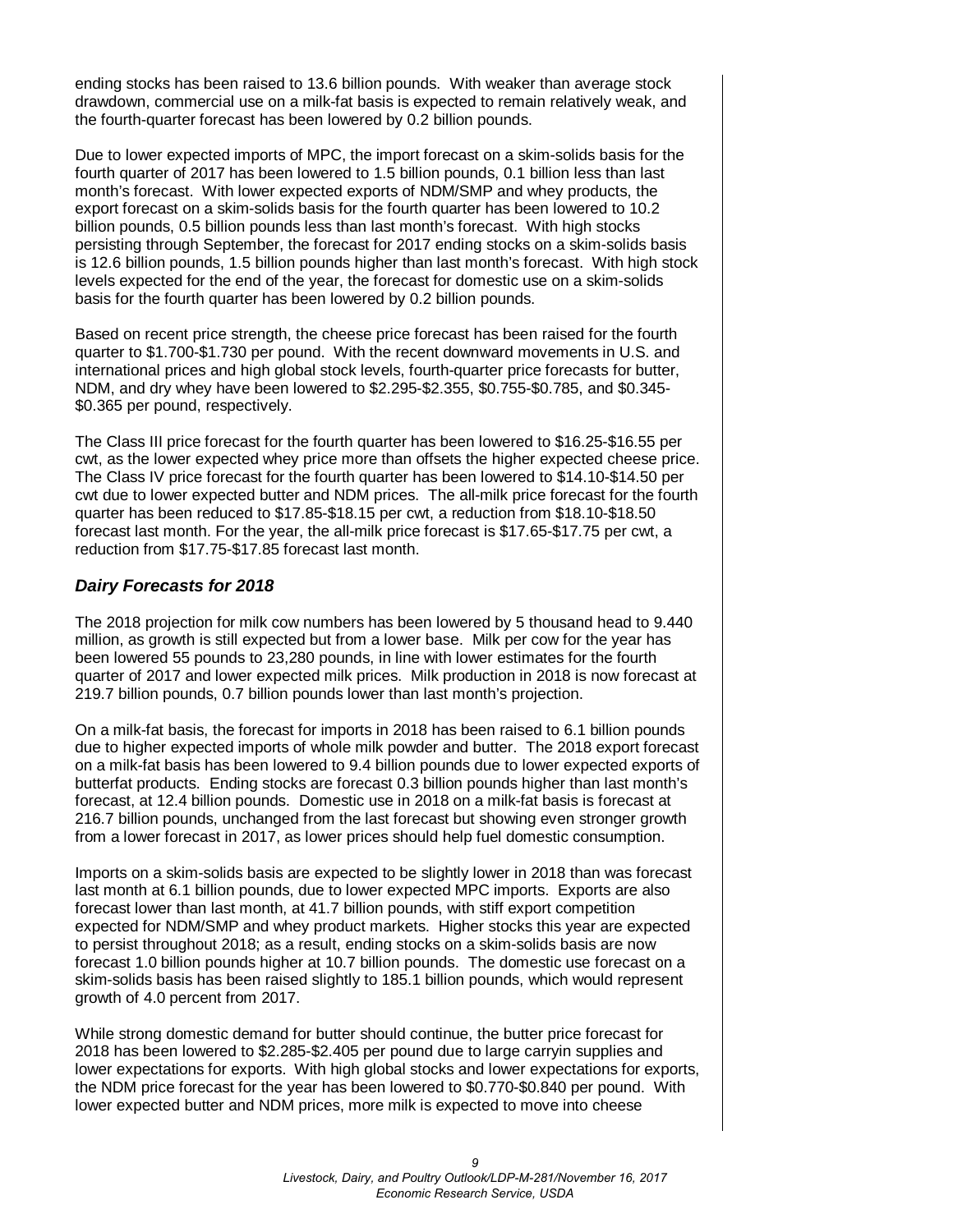production. As a result, the cheese price forecast for 2018 has been lowered to \$1.625- \$1.715 per pound. With more expected cheese production increasing whey supplies, lower-priced NDM substituting for whey products in some applications, high beginning stocks, and high competition from global suppliers, the dry whey price forecast has been lowered to \$0.325-\$0.355 per pound.

As a result of lower product price forecasts for 2018, the Class III and Class IV price forecasts have been lowered to \$15.50-\$16.40 and \$14.15-\$15.15 per cwt, respectively. The all-milk price forecast for 2018 is \$16.90-\$17.80 per cwt, a reduction from \$17.45- \$18.35 forecast last month. The 2018 all-milk price is now projected to be \$0.35 per cwt lower than 2017 at the midpoint of the range.

Authors: Jerry Cessna, jocessna@ers.usda.gov, and Jonathan Law, [jonathan.law@ers.usda.gov.](mailto:jonathan.law@ers.usda.gov)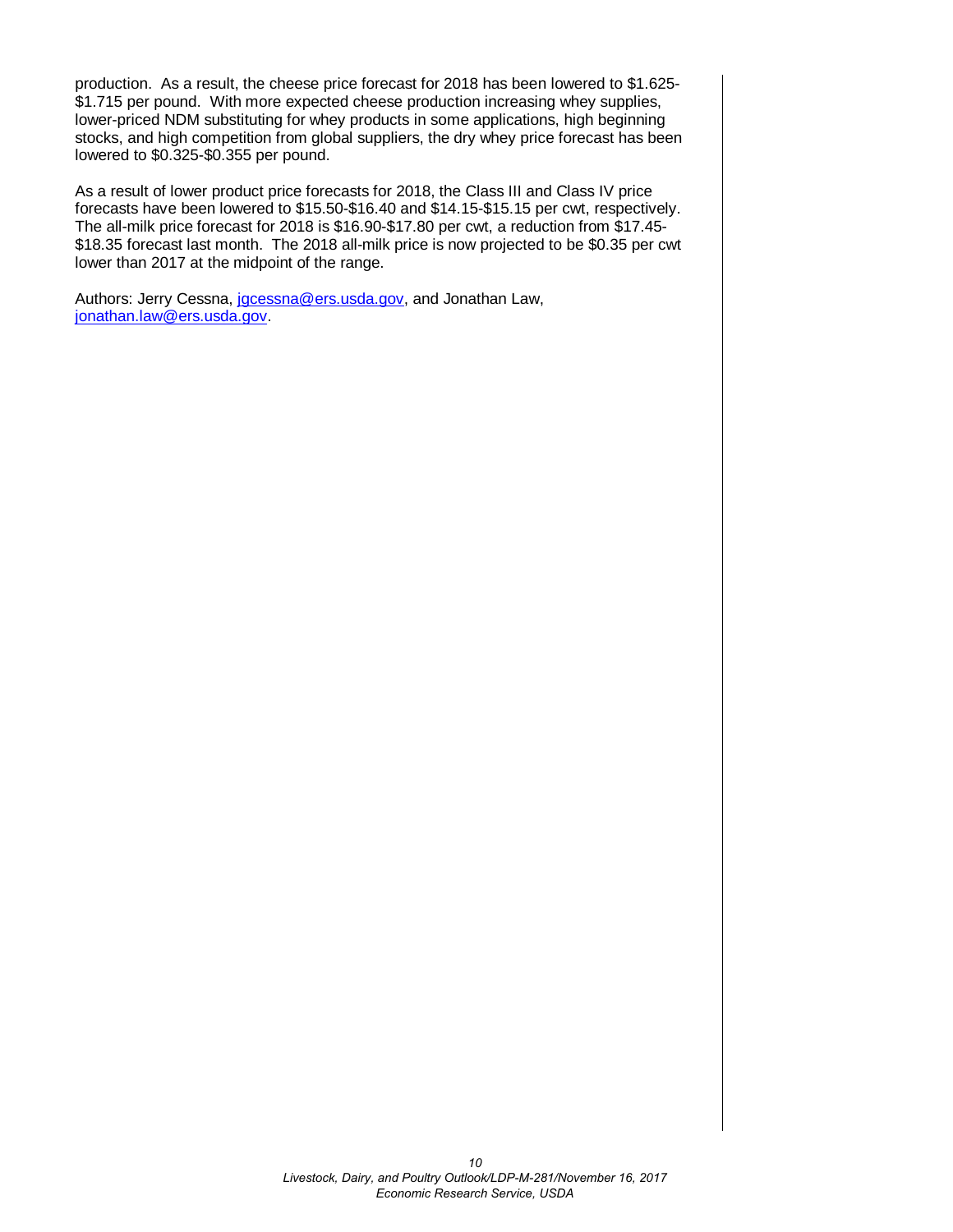# <span id="page-10-0"></span>**Pork/Hogs**

## *Lower Packer Demand for Hogs in October Reduced Pork Production*

Lower gross packer spreads are likely a major factor behind recent lower packer demand for hogs and lower than expected October pork production. Estimated federally inspected hog slaughter in October was about 10.9 million head. Weaker than expected Friday and Saturday slaughter numbers and sharply lower October gross packer spreads (estimated pork carcass cutout plus byproduct drop value, minus lean hog price) suggest that some packers scaled back slaughter rates in order to resuscitate spreads that were squeezed by increased hog demand after two new Midwest packing facilities opened in September. The gross packer spread in October averaged \$21.10 per cwt, more than 24 percent lower than the same period a year ago.

#### **Gross packer's spread**



Source: USDA, ERS based on data from Agricultural Marketing Service.

For the balance of the fourth quarter, packers are expected to limit weekly slaughter numbers, thereby pressuring hog prices lower and nudging wholesale pork prices higher. Fourth-quarter pork production is expected to be 6.95 billion pounds, 4.6 percent higher than a year ago. Prices of live equivalent 51-52-percent lean hogs are expected to average \$38-\$40 per cwt, almost 5 percent above a year ago.

To the extent that slower schedules delay the slaughter of market-ready hogs in the fourth quarter, these hogs are expected to be carried forward and slaughtered early in 2018. In addition to higher expected slaughter numbers, higher average dressed weights contribute to the 70 million pounds of production added to commercial pork production in the first quarter of 2018. First-quarter pork production is expected to be 6.7 billion pounds, 4.7 percent more than a year ago. Average hog prices for the first quarter are forecast at \$45- \$47 per cwt, about 8 percent below the same period a year earlier.

## *Third-Quarter Pork Exports Fractionally Lower Than a Year Ago*

Third-quarter exports came in just slightly lower than a year earlier: At 1.23 billion pounds, they were 0.4 percent lower than same-period exports last year. While third-quarter sales to Mexico, South Korea, and Latin America were solid, the absence of strong shipments to Japan and China hurt the U.S. bottom line. The 10 largest foreign destinations for thirdquarter U.S. exports, along with export shares, are listed below.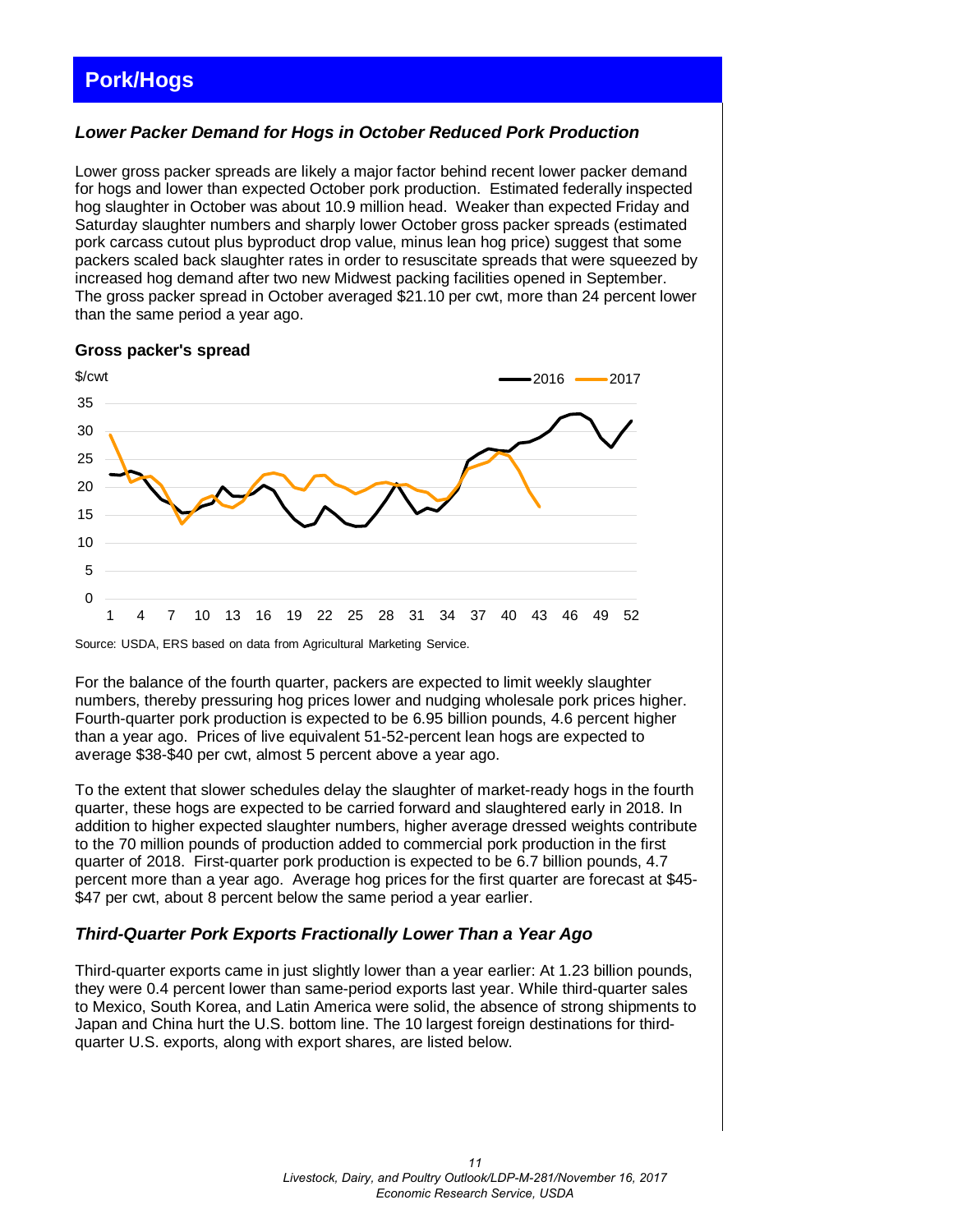### **U.S. pork exports: Volumes and export shares of the 10 largest foreign destinations, third-quarter 2016, 2017**

|                | Country         | <b>Exports</b><br>3Q 2016<br>(mil. lbs) | Exports<br>3Q 2017<br>(mil. lbs) | Percent<br>change<br>(2017/2016) | 3Q 2016<br>% | Export share Export share<br>3Q 2017<br>℅ |
|----------------|-----------------|-----------------------------------------|----------------------------------|----------------------------------|--------------|-------------------------------------------|
|                | World           | 1,235                                   | 1,230                            | $-0.4$                           |              |                                           |
| 1              | Mexico          | 398                                     | 423                              | 6.2                              | 32.2         | 34.4                                      |
| 2 <sup>1</sup> | Japan           | 304                                     | 279                              | $-8.1$                           | 24.6         | 22.7                                      |
| 3              | Canada          | 139                                     | 140                              | 1.0                              | 11.3         | 11.4                                      |
| 4              | South Korea     | 65                                      | 77                               | 18.1                             | 5.2          | 6.2                                       |
| 5.             | China/Hong Kong | 136                                     | 90                               | $-33.9$                          | 11.0         | 7.3                                       |
| 6.             | Colombia        | 24                                      | 44                               | 79.1                             | 2.0          | 3.6                                       |
| 7.             | Australia       | 44                                      | 41                               | $-7.7$                           | 3.6          | 3.3                                       |
| 8              | Philippines     | 20                                      | 25                               | 24.7                             | 1.6          | 2.0                                       |
| 9              | Chile           | 15                                      | 19                               | 23.9                             | 1.2          | 1.5                                       |
|                | 10 Honduras     | 16                                      | 17                               | 7.3                              | 1.3          | 1.4                                       |

Source: USDA, Economic Research Service.

## *Pork Export Forecasts Adjusted, Consistent With Expected Changes in Pork Production*

The fourth-quarter export forecast was lowered by 50 million pounds on expectations of slower than initially expected fourth-quarter pork production and packer efforts to raise wholesale pork values. Exports in the final quarter of 2017 are expected to be 1.5 billion pounds. It is anticipated that lower first-quarter 2018 pork prices will create incentives for increased exports that will make up part of the reduction sustained in the fourth quarter of 2017. Thus, the first-quarter export forecast was raised to 1.475 billion pounds. Secondhalf 2018 exports were lowered slightly to bring forecasts into line with expectations for lower seasonal demand in key foreign markets. The revised 2018 pork export forecast totals 5.9 billion pounds, 5.6 percent above export volumes of 2017.

Author: Mildred Haley, [mhaley@ers.usda.gov](mailto:mhaley@ers.usda.gov)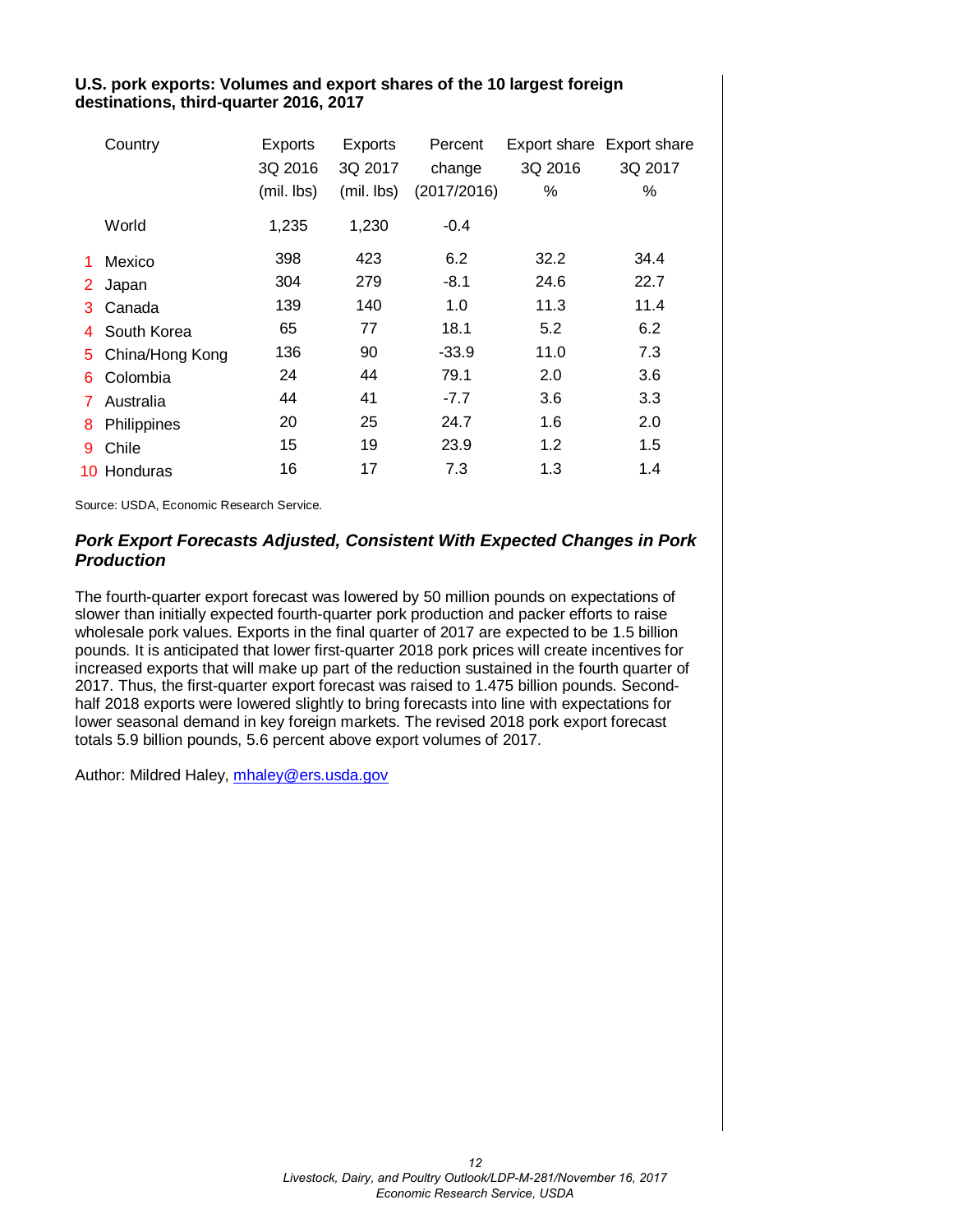## <span id="page-12-0"></span>*Broiler Production a Surprise in September*

**Recent broiler weights showed surprising growth**

September broiler meat production was 3.4 billion pounds, slightly below last year due to one less slaughter day. A strong increase in bird weights, shown in the figure below, contributed to robust output on active slaughter days. Larger than expected bird weights were driven in part by a relatively cool summer in the South. During the summer months, bird weights showed a less pronounced seasonal decrease than the typical pattern that occurs when higher temperatures reduce bird appetites. In September, heavier bird weights may have encouraged producers to increase the pace of slaughter, since there have been some quality problems with the heavier-weight birds, i.e., "wooden" breast meat.





Looking ahead, birds should continue to be available in good numbers based upon recent chick placements. Weights are not likely to grow at the trends seen prior to mid-2016. The fourth-quarter production forecast was left unchanged, as was the 2018 forecast.

Broiler exports in September were 523 million pounds, about 11 percent below last year. Exports to most major destinations were lower, although shipments to Japan and Iraq were higher. In September, leg quarter prices (Northeast) were 27 percent higher than a year earlier, which may have reduced purchases by price sensitive buyers, especially in lower income countries where leg quarters are often shipped. Expectations for future exports were reduced, with the 2017 projection lowered to 6,713 million pounds and the 2018 projection lowered to 6,910 million pounds.

Higher September production and lower exports lead to an increase of broiler meat in cold storage facilities, with month-ending stocks up 41 million pounds from August. Much of the broiler stock increase affected dark-meat items. Projected year-ending stocks were increased to 780 million pounds for 2017 and 2018.

Weekly prices for whole broilers (national composite) held relatively stable in October and rose to 86 cents per pound for the week ending November 10. Prices will likely trend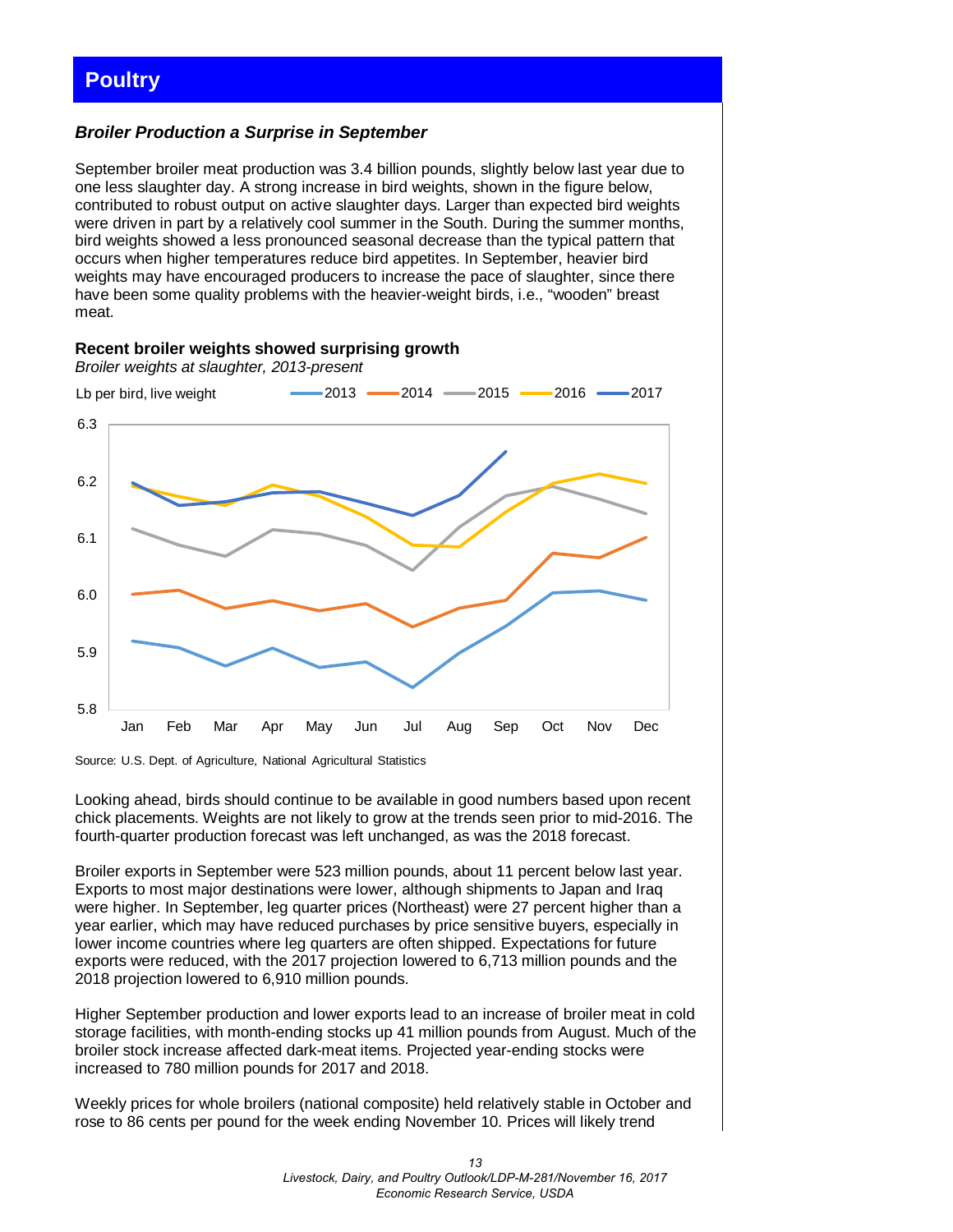upwards after reaching the seasonal low point that typically occurs around this time of the year. Price projections for the remainder of 2017 and for 2018 were not changed.

#### *Egg Price Forecasts Increased on Recent Surge*

Table egg production was 614 million dozen in September, down over 2 million from the year before. The slight contraction was the first time since early 2016 that production was below a year earlier, resulting from tapered flock numbers and fewer eggs per layer due to previously weaker margins. Hatchery data has not suggested producer intentions to expand production, despite significantly improved margins resulting from recent higher prices. Projected total egg production for 2017 was marginally decreased due to recent data, while the 2018 projection was increased on slightly higher expectations for hatching egg production.

Egg and egg product exports in September were 30 million dozen (shell-egg equivalent), up 7 percent from last year. As occurred in August, much of the export increase over last year was accounted for by more shipments to Asia, including Japan, South Korea, and Hong Kong; their respective increases were 1.7 million, 1.2 million, and 0.9 million dozen over last year. Export growth was constrained by 2.2 million dozen fewer exports to Jamaica. The 2017 export projection was increased slightly to 320 million dozen due to this recent data.

Recent egg prices (large grade A eggs, New York) have been higher than expected, with prices over 153 cents per dozen as of November 14. An increase in prices began early this year, anticipating the typical fall seasonal increase as early as July and August, as seen in the figure below. October prices declined counterseasonally before rebounding in November. During this period, the price of processing-grade eggs, or "breaking eggs," increased to the highest level since 2015, when avian influenza lead to shortages and surging prices.

#### **Recent egg price strength supported by higher prices for processing-grade eggs**

*Daily prices for processing- and consumer-grade eggs, and their spread, 2016-present*



Notes: Processing-grade eggs are represented in the figure by Central States "breaking stock" reported by USDA, Agricultural Marketing Service (AMS). Consumer-grade eggs are represented by the USDA benchmark product, large grade A eggs in the New York market.

Source: USDA, Economic Research Service calculations using data from USDA, Agricultural Marketing Service (AMS).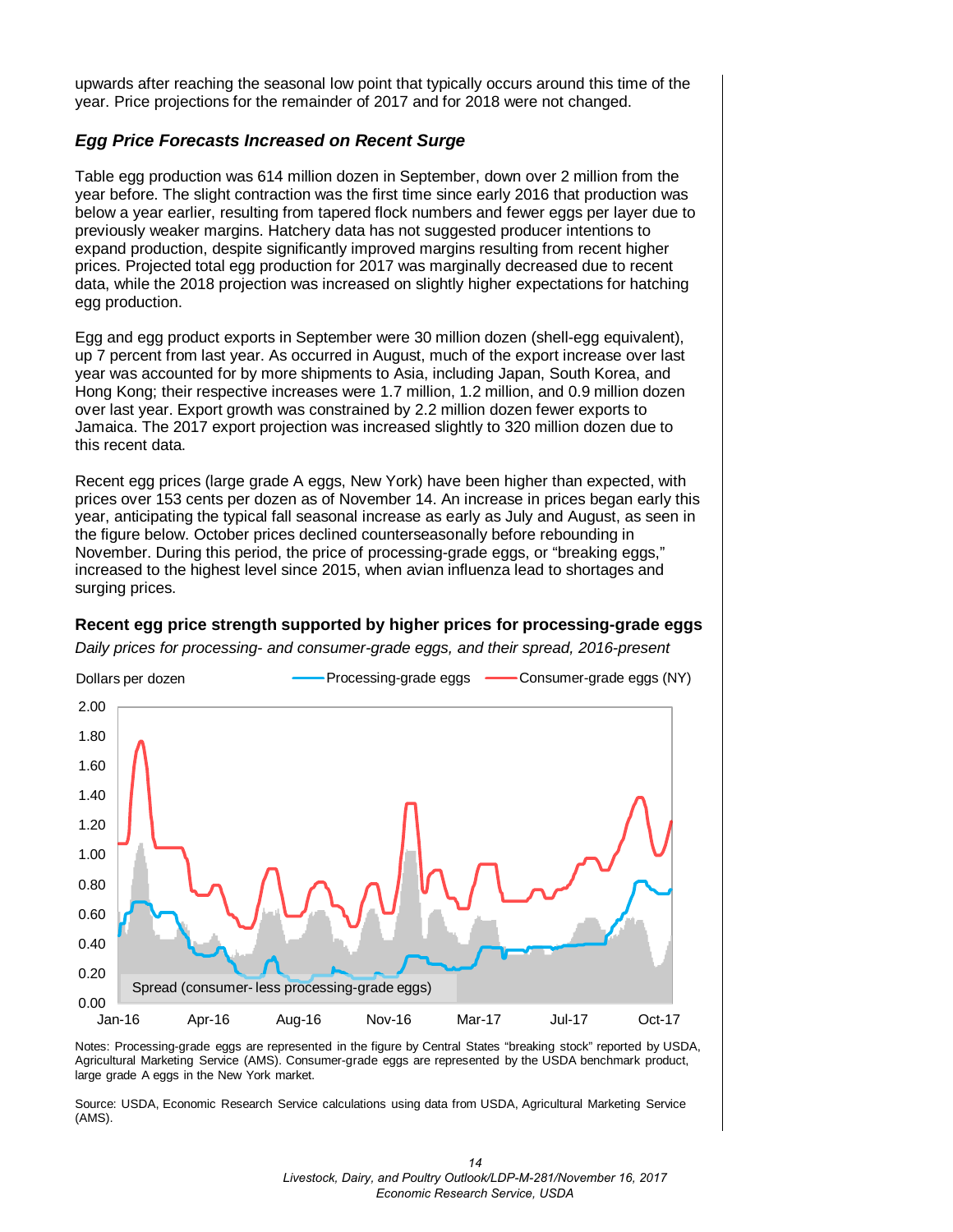These recently higher prices for processing-grade eggs will likely support higher consumer-grade egg prices. This support is more likely, given the expected strong demand of the holiday season. The fourth-quarter price projection was increased to 120- 124 cents per dozen, and the first-quarter 2018 projection was increased to 94-100 cents per dozen.

Author: Sean Ramos, [sean.ramos@ers.usda.gov](mailto:sean.ramos@ers.usda.gov)

## *Turkey Production Down in September*

Turkey production in September totaled 468 million pounds, 6 percent below the same month in 2016, but only 1 percent below on a per day basis due to 1 less slaughter day in September 2017. The decline in September marks 4 of the last 6 months of negative yearover-year growth, signaling a possible slowdown of production as wholesale prices have remained below historical averages. Hatchery reports have been relatively flat compared with a year earlier, suggesting that any growth in early 2018 relative to 2017 will be minimal. Turkey production for 2017 is forecast at 5.997 billion pounds. The 2018 forecast is reduced 115 million pounds to 6.025 billion pounds.



#### **Turkey production and year-over-year growth, September 2016 - Sept. 2017**

Note: Year-over-year growth displays percentage gain or loss relative to the same month one year earlier. Source: USDA, Economic Research Service Livestock and Meat Domestic Data.

## *Whole Turkey Prices Remain Below Historical Averages*

Wholesale whole hen frozen turkey prices continue to fall below historical averages and are particularly low for the Thanksgiving season, when prices traditionally reach their annual peaks. The latest price data covering the first week of November shows whole turkey prices at 88 cents per pound, the lowest level this year and the lowest since January 2011. The low wholesale prices have served as an indication that turkey meat demand has not kept pace with recent production. The forecast for fourth-quarter whole hen frozen turkey prices was reduced to \$0.89 to \$0.91, and the 2017 average is expected to be \$0.97, 18-percent below 2016. Price forecasts are lowered for 2018 as well and are expected to average between \$0.96 and \$1.03 for the year.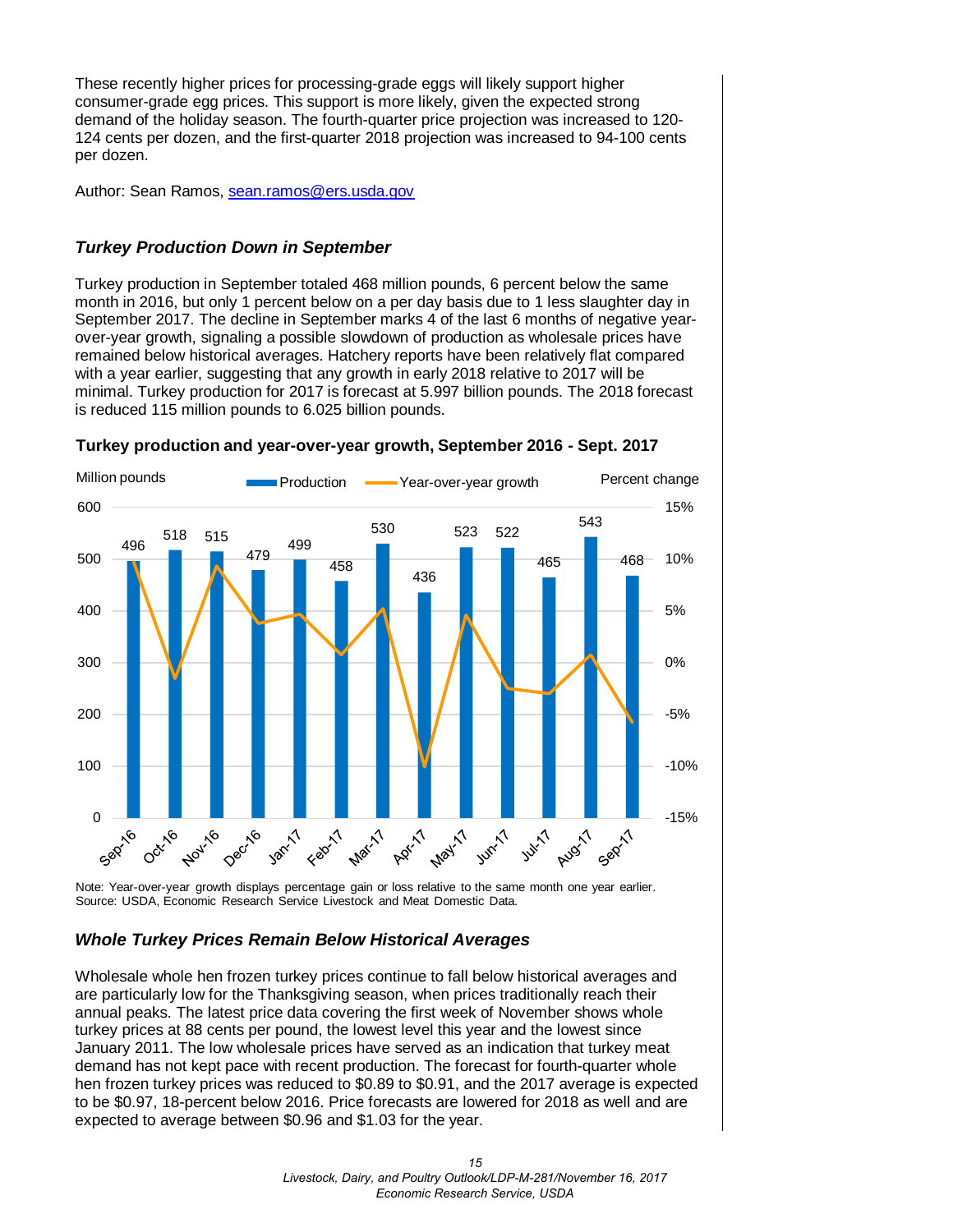

## *Turkey Exports Increased in September*

September turkey exports were 9 percent higher than a year earlier, totaling 61 million pounds. This was the highest total since December of 2014, when HPAI-related trade restrictions began impacting the market. Mexico remains the largest destination for U.S. turkey shipments with 35 million pounds shipped in September, or 58 percent of all U.S. shipments. Total exports for 2017 are expected to reach 618 million pounds, 9-percent more than in 2016. Exports are expected to grow further in 2018 to 650 million pounds, a 5-percent increase over 2017.

Author: Alex Melton, [awmelton@ers.usda.gov](mailto:awmelton@ers.usda.gov)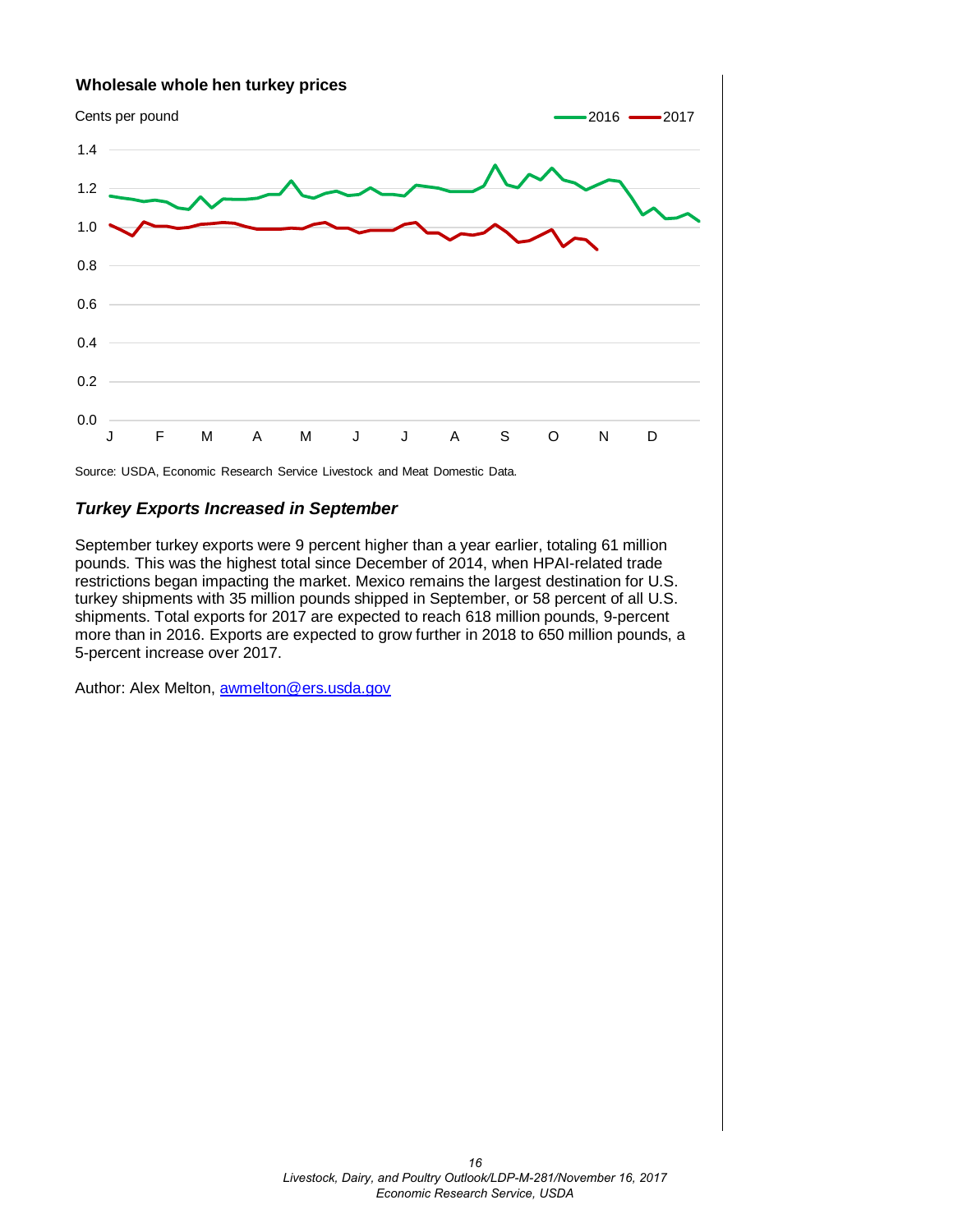#### <span id="page-16-0"></span>**Contact Information**

Mildred M. Haley (coordinator) (202) 694-5176 [mhaley@ers.usda.gov](mailto:mhaley@ers.usda.gov)<br>Keithly Jones (Cattle/beef) (202) 694-5172 kiones@ers.usda.gov Keithly Jones (Cattle/beef) (202) 694-5172<br>Lekhnath Chalise (Cattle/beef) (202) 694-5371 Lekhnath Chalise (Cattle/beef) (202) 694-5371 lekhnath.chalise@ers.usda.gov<br>Russell Knight (Cattle/beef) (202) 694-5566 russell.h.knight@ers.usda.gov Mildred M. Haley (hogs/pork) (202) 694-5176 [mhaley@ers.usda.gov](mailto:mhaley@ers.usda.gov)<br>Sean Ramos (poultry, poultry trade, (202) 694-5443 sean.ramos@ers.usda.gov Sean Ramos (poultry, poultry trade, eggs)<br>Alex Melton (Turkey) Jerry Cessna (dairy) (202) 694-5171 [jgcessna@ers.usda.gov](mailto:jgcessna@ers.usda.gov) Jonathan Law (dairy) (202) 694-5544 <u>jonathan.law@ers.usda.gov</u><br>Keithly Jones (sheep and lamb) (202) 694-5172 kjones@ers.usda.gov Keithly Jones (sheep and lamb) (202) 694-5172 [kjones@ers.usda.gov](mailto:kjones@ers.usda.gov)<br>Carolyn Liggon (web publishing) (202) 694-5056 cyliggon@ers.usda.gov Carolyn Liggon (web publishing)

russell.h.knight@ers.usda.gov

 $(202)$  694-5409 [awmelton@ers.usda.gov](mailto:awmelton@ers.usda.gov)

#### **Subscription Information**

Subscribe to ERS e-mail notification service at <https://www.ers.usda.gov/subscribe-to-ers-e-newletters/> to receive timely notification of newsletter availability.

#### *Data Products*

Meat Price Spreads, [https://www.ers.usda.gov/data-products/meat-price-spreads/,](https://www.ers.usda.gov/data-products/meat-price-spreads/) provides monthly average values at the farm, wholesale, and retail stages of the marketing chain for selected animal products.

Livestock and Meat Trade Data, [http://www.ers.usda.gov/data-products/livestock-and-meat](http://www.ers.usda.gov/data-products/livestock-and-meat-international-trade-data/)[international-trade-data/,](http://www.ers.usda.gov/data-products/livestock-and-meat-international-trade-data/) contains monthly and annual data for imports and exports of live cattle and hogs, beef and veal, lamb and mutton, pork, broilers, turkey, and shell eggs.

Livestock & Meat Domestic Data, http://www.ers.usda.gov/data-products/livestock-meatdomestic-data/, contains domestic supply, disappearance, and price data.

Dairy Data, [https://www.ers.usda.gov/data-products/dairy-data/,](https://www.ers.usda.gov/data-products/dairy-data/) includes data from multiple sources concerning supply, demand, and prices for the dairy industry.

#### *Related Websites*

Livestock, Dairy, and Poultry Outlook, [http://www.ers.usda.gov/publications/?page=1&topicId=0&authorId=0&seriesCode=LDPM&sort](http://www.ers.usda.gov/publications/?page=1&topicId=0&authorId=0&seriesCode=LDPM&sort=CopyrightDate&sortDir=desc) [=CopyrightDate&sortDir=desc](http://www.ers.usda.gov/publications/?page=1&topicId=0&authorId=0&seriesCode=LDPM&sort=CopyrightDate&sortDir=desc)  Animal Production and Marketing Issues, <https://www.ers.usda.gov/topics/animal-products/animal-production-marketing-issues/> Cattle,<https://www.ers.usda.gov/topics/animal-products/cattle-beef/> Dairy,<https://www.ers.usda.gov/topics/animal-products/dairy/> Hogs,<https://www.ers.usda.gov/topics/animal-products/hogs-pork/>

Poultry and Eggs,<https://www.ers.usda.gov/topics/animal-products/poultry-eggs/>

WASDE,<http://usda.mannlib.cornell.edu/MannUsda/viewDocumentInfo.do?documentID=1194>

The U.S. Department of Agriculture (USDA) prohibits discrimination in all its programs and activities on the basis of race, color, national origin, age, disability, and, where applicable, sex, marital status, familial status, parental status, religion, sexual orientation, genetic information, political beliefs, reprisal, or because all or a part of an individual's income is derived from any public assistance program. (Not all prohibited bases apply to all programs.) Persons with disabilities who require alternative means for communication of program information (Braille, large print, audiotape, etc.) should contact USDA's TARGET Center at (202) 720-2600 (voice and TDD). To file a complaint of discrimination write to USDA, Director, Office of Civil Rights, 1400 Independence Avenue, S.W., Washington, D.C. 20250-9410 or call (800) 795-3272 (voice) or (202) 720-6382 (TDD). USDA is an equal opportunity provider and employer.

### **E mail Notification**

Readers of ERS outlook reports have two ways they can receive an e-mail notice about release of reports and associated data.

• Receive timely notification (soon after the report is posted on the web) via USDA's Economics, Statistics and Market Information System (which is housed at Cornell University's Mann Library). Go to

[http://usda.mannlib.cornell.edu/M](http://usda.mannlib.cornell.edu/MannUsda/aboutEmailService.do) [annUsda/aboutEmailService.do](http://usda.mannlib.cornell.edu/MannUsda/aboutEmailService.do) and follow the instructions to receive e-mail notices about ERS, Agricultural Marketing Service, National Agricultural Statistics Service, and World Agricultural Outlook Board products.

• Receive weekly notification (on Friday afternoon) via the ERS website. Go to

[https://www.ers.usda.gov/topics/f](https://www.ers.usda.gov/topics/farm-economy/commodity-outlook/email-notification/) [arm-economy/commodity](https://www.ers.usda.gov/topics/farm-economy/commodity-outlook/email-notification/)[outlook/email-notification/](https://www.ers.usda.gov/topics/farm-economy/commodity-outlook/email-notification/) and follow the instructions to receive notices about ERS outlook reports, Amber Waves magazine, and other reports and data products on specific topics. ERS also offers RSS (really simple syndication) feeds for all ERS products.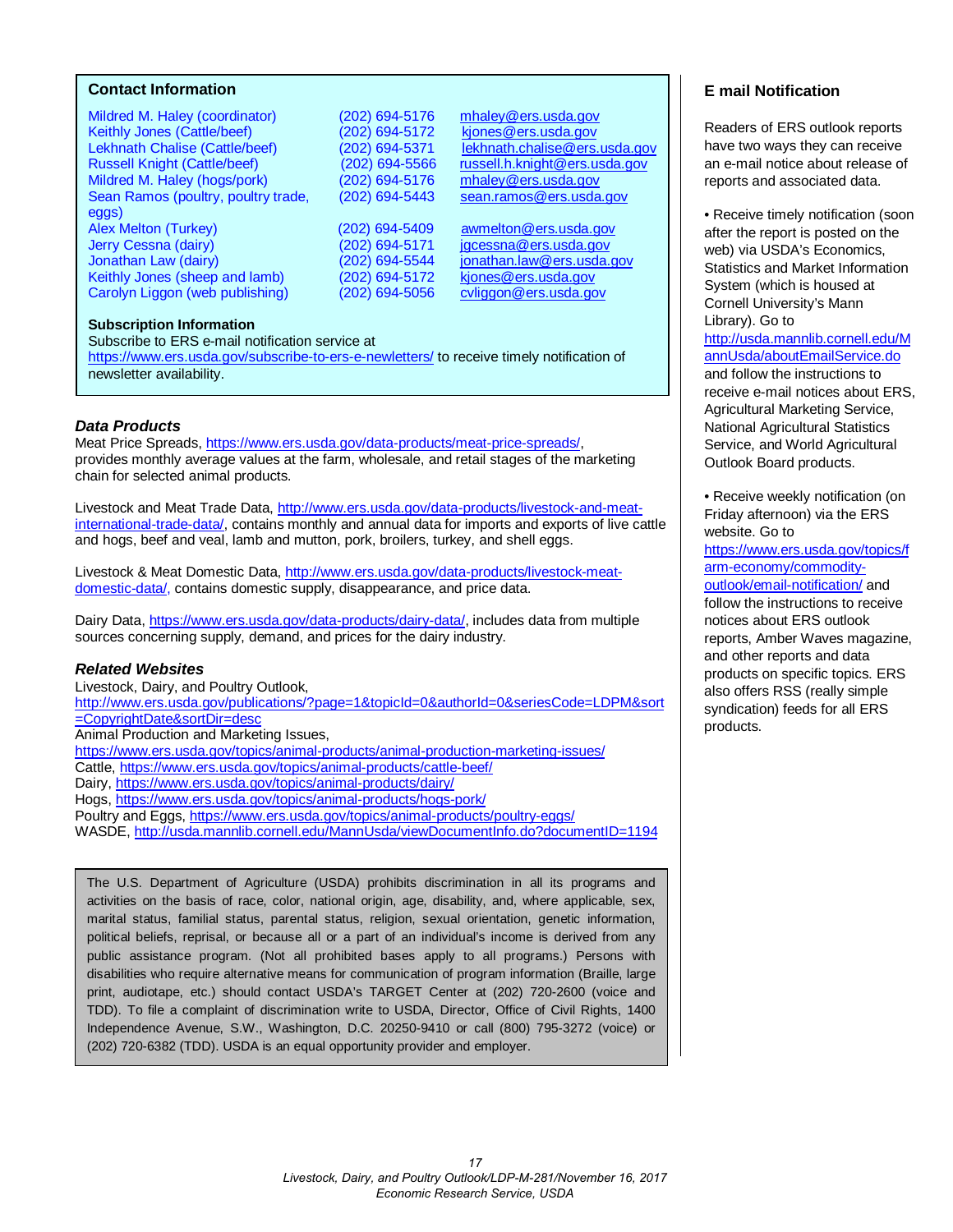#### <span id="page-17-0"></span>**U.S. red meat and poultry forecasts**

|                                                                                                                                                                                    | 2014   | 2015         |        |        |        |        |        | 2016   |        |        |        |        | 2017   |        |        |          |        | 2018   |         |         |         |         |         |         |
|------------------------------------------------------------------------------------------------------------------------------------------------------------------------------------|--------|--------------|--------|--------|--------|--------|--------|--------|--------|--------|--------|--------|--------|--------|--------|----------|--------|--------|---------|---------|---------|---------|---------|---------|
|                                                                                                                                                                                    |        | $\mathbf{u}$ | Ш      | IV     | Annual |        | П      | Ш      | IV     | Annual | - 1    | л      | Ш      | IV     | Annual | $\bf{I}$ | п      | Ш      | IV      | Annual  | - 1     | П       | Ш       | Annual  |
| Production, million lb                                                                                                                                                             |        |              |        |        |        |        |        |        |        |        |        |        |        |        |        |          |        |        |         |         |         |         |         |         |
| Beef                                                                                                                                                                               | 5.866  | 6,184        | 6,179  | 6,021  | 24.250 | 5.665  | 5,856  | 6,068  | 6,109  | 23,698 | 5,938  | 6,187  | 6,472  | 6,625  | 25,221 | 6,300    | 6,404  | 6,731  | 6,965   | 26,400  | 6,435   | 6,930   | 7.040   | 27,620  |
| Pork                                                                                                                                                                               | 5,784  | 5.504        | 5,424  | 6.131  | 22.843 | 6.162  | 5,925  | 5,958  | 6,457  | 24.501 | 6,230  | 5,963  | 6.100  | 6,648  | 24.941 | 6.409    | 6,137  | 6,239  | 6,955   | 25.740  | 6.710   | 6.390   | 6.580   | 26.925  |
| Lamb and mutton                                                                                                                                                                    | 37     | 43           | 38     | 38     | 156    | 38     | 39     | 37     | 37     | 150    | 38     | 39     | 36     | 37     | 150    | 37       | 36     | 35     | 37      | 145     | 35      | 37      | 36      | 145     |
| <b>Broilers</b>                                                                                                                                                                    | 9,299  | 9,618        | 9,835  | 9.814  | 38.565 | 9.718  | 10.021 | 10,372 | 9,937  | 40.048 | 10,039 | 10,253 | 10,338 | 10,065 | 40.695 | 10,233   | 10,407 | 10,550 | 10,350  | 41.540  | 10,400  | 10,625  | 10.700  | 42,275  |
| Turkeys                                                                                                                                                                            | 1,332  | 1,428        | 1,478  | 1,517  | 5.756  | 1,429  | 1,389  | 1,352  | 1,458  | 5,627  | 1,435  | 1,520  | 1,515  | 1,511  | 5,981  | 1,487    | 1,481  | 1,479  | 1,550   | 5,997   | 1,475   | 1.500   | 1.500   | 6.025   |
| Total red meat & poultry                                                                                                                                                           | 22,469 | 22,934       | 23,111 | 23.671 | 92.185 | 23.157 | 23.382 | 23,940 | 24,150 | 94.630 | 23,834 | 24.118 | 24,622 | 25,037 | 97.612 | 24.612   | 24,618 | 25,190 | 26.011  | 100.430 | 25.206  | 25,640  | 26.014  | 103,611 |
| Table eggs, mil. doz                                                                                                                                                               | 1,794  | 1,823        | 1,852  | 1,896  | 7.366  | 1,820  | 1,726  | 1,664  | 1,728  | 6,938  | 1,793  | 1,827  | 1,876  | 1,939  | 7,435  | 1,902    | 1,896  | 1,899  | 1,950   | 7.647   | 1,925   | 1.900   | 1.940   | 7.765   |
| Per capita disappearance, retail lb 1/                                                                                                                                             |        |              |        |        |        |        |        |        |        |        |        |        |        |        |        |          |        |        |         |         |         |         |         |         |
| Beef                                                                                                                                                                               | 13.1   | 14.0         | 13.7   | 13.4   | 54.2   | 13.1   | 13.6   | 13.9   | 13.3   | 54.0   | 13.6   | 13.9   | 14.1   | 14.0   | 55.6   | 14.0     | 14.2   | 14.4   | 14.6    | 57.3    | 14.1    | 15.1    | 14.9    | 59.2    |
| Pork                                                                                                                                                                               | 11.2   | 10.8         | 11.0   | 12.8   | 45.8   | 12.2   | 11.8   | 12.1   | 13.6   | 49.8   | 12.6   | 11.9   | 12.1   | 13.5   | 50.1   | 12.4     | 11.8   | 12.4   | 13.8    | 50.4    | 12.8    | 12.4    | 12.8    | 52.1    |
| Lamb and mutton                                                                                                                                                                    | 0.2    | 0.2          | 0.2    | 0.3    | 0.9    | 0.2    | 0.3    | 0.2    | 0.3    | 1.0    | 0.3    | 0.3    | 0.2    | 0.3    | 1.0    | 0.3      | 0.3    | 0.2    | 0.3     | 1.1     | 0.3     | 0.3     | 0.2     | 1.0     |
| <b>Broilers</b>                                                                                                                                                                    | 20.3   | 20.8         | 21.2   | 21.1   | 83.4   | 21.4   | 22.1   | 23.3   | 22.1   | 89.0   | 22.5   | 22.7   | 22.7   | 21.8   | 89.8   | 22.4     | 22.9   | 23.2   | 22.5    | 91.0    | 22.8    | 23.1    | 23.2    | 91.8    |
| Turkeys                                                                                                                                                                            | 3.4    | 3.5          | 3.9    | 5.0    | 15.8   | 3.5    | 3.6    | 3.9    | 4.9    | 16.0   | 3.6    | 3.9    | 4.2    | 4.9    | 16.6   | 3.7      | 3.7    | 4.0    | 5.1     | 16.5    | 3.8     | 3.7     | 4.1     | 16.5    |
| Total red meat & poultry                                                                                                                                                           | 48.6   | 49.8         | 50.4   | 53.0   | 201.8  | 50.9   | 51.8   | 53.8   | 54.6   | 211.1  | 52.9   | 53.0   | 53.7   | 54.9   | 214.6  | 53.2     | 53.2   | 54.7   | 56.6    | 217.8   | 54.1    | 54.8    | 55.6    | 222.1   |
| Eggs, number                                                                                                                                                                       | 65.6   | 66.2         | 67.2   | 68.5   | 267.5  | 65.7   | 62.9   | 61.9   | 65.7   | 256.3  | 67.5   | 67.4   | 68.8   | 71.0   | 274.7  | 68.5     | 68.2   | 68.4   | 70.1    | 275.2   | 69.0    | 68.0    | 69.5    | 278.0   |
| <b>Market prices</b>                                                                                                                                                               |        |              |        |        |        |        |        |        |        |        |        |        |        |        |        |          |        |        |         |         |         |         |         |         |
| Choice steers, 5-area Direct, \$/cwt                                                                                                                                               | 146.34 | 147.82       | 158.49 | 165.60 | 154.56 | 162.43 | 158.11 | 144.22 | 127.71 | 148.12 | 134.81 | 127.68 | 113.26 | 107.69 | 120.86 | 122.96   | 132.76 | 112.46 | 117-121 | 121.80  | 116-124 | 112-122 | 110-120 | 113-122 |
| Feeder steers, Ok City, \$/cwt                                                                                                                                                     | 168.49 | 188.64       | 220.90 | 234.25 | 203.07 | 210.31 | 219.65 | 208.11 | 173.59 | 202.92 | 155.83 | 146.49 | 140.66 | 128.30 | 142.82 | 129.56   | 147.75 | 148.12 | 155-159 | 145.61  | 144-152 | 143-153 | 136-146 | 140-149 |
| Cutter Cows, National L.E., \$/cw                                                                                                                                                  | 89.12  | 98.57        | 111.27 | 109.21 | 102.04 | 107.61 | 109.50 | 103.34 | 77.80  | 99.56  | 73.50  | 75.87  | 73.16  | 57.75  | 70.07  | 62.63    | 69.65  | 69.78  | 56-60   | 64.99   | 59-67   | 57-67   | 58-68   | 58-67   |
| Choice slaughter lambs, San Angelo, \$/cwt                                                                                                                                         | 166.69 | 148.99       | 156.02 | 162.69 | 158.60 | 147.17 | 140.09 | 146.23 | 142.52 | 144.00 | 133.33 | 136.15 | 137.52 | 131.88 | 134.72 | 138.91   | 153.46 | 141.29 | 140-144 | 143.92  | 141-149 | 135-145 | 137-147 | 138-147 |
| Nat'l base cost, 51-52 % lean, live equivalent, \$/cwt                                                                                                                             | 68.69  | 85.40        | 83.30  | 66.74  | 76.03  | 48.47  | 53.20  | 54.59  | 44.66  | 50.23  | 44.63  | 53.71  | 49.26  | 37.02  | 46.16  | 49.73    | 51.70  | 55.59  | 38-40   | 49.01   | 45-47   | 47-51   | 44-48   | 43-47   |
| Broilers, national composite, cents/lb                                                                                                                                             | 98.40  | 113.70       | 104.60 | 102.80 | 104.90 | 97.00  | 104.20 | 83.70  | 77.20  | 90.50  | 84.60  | 93.00  | 81.7   | 78.00  | 84.30  | 88.50    | 104.70 | 94.9   | 86-88   | 93.8    | 87-93   | 86-94   | 84-92   | 85-92   |
| Turkeys, national, cents/lb                                                                                                                                                        | 100.70 | 105.60       | 110.20 | 113.90 | 107.60 | 99.60  | 108.50 | 126.40 | 130.10 | 116.20 | 114.70 | 116.50 | 120.70 | 116.60 | 117.10 | 100.40   | 99.10  | 96.9   | 89-91   | 96.6    | 86-92   | 93-101  | 98-106  | 96-103  |
| Eggs, New York, cents/doz.                                                                                                                                                         | 142.70 | 134.60       | 129.30 | 162.70 | 142.30 | 146.90 | 170.30 | 235.70 | 174.10 | 181.80 | 121.50 | 67.90  | 71.60  | 81.70  | 85.70  | 80.00    | 74.70  | 102.   | 120-124 | 94.7    | 94-100  | 82-88   | 91-99   | 92-99   |
| U.S. trade, million lb, carcass wt. equivalent                                                                                                                                     |        |              |        |        |        |        |        |        |        |        |        |        |        |        |        |          |        |        |         |         |         |         |         |         |
| Beef & veal exports                                                                                                                                                                | 583    | 667          | 680    | 644    | 2,574  | 523    | 607    | 542    | 595    | 2,267  | 535    | 621    | 661    | 738    | 2,556  | 651      | 683    | 746    | 775     | 2,855   | 685     | 730     | 775     | 2,970   |
| Beef & veal imports                                                                                                                                                                | 597    | 767          | 765    | 818    | 2.947  | 878    | 990    | 890    | 613    | 3.371  | 793    | 831    | 751    | 639    | 3.015  | 699      | 813    | 814    | 640     | 2.966   | 720     | 810     | 820     | 3,030   |
| Lamb and mutton imports                                                                                                                                                            | 46     | 49           | 45     | 55     | 195    | 53     | 56     | 46     | 59     | 214    | 68     | 55     | 41     | 52     | 216    | 80       | -58    | 57     | 56      | 251     | 77      | 57      | 49      | 242     |
| Pork exports                                                                                                                                                                       | 1,399  | 1,342        | 1,146  | 1,205  | 5.092  | 1,224  | 1,339  | 1,173  | 1,274  | 5,010  | 1,229  | 1,318  | 1,235  | 1,457  | 5,239  | 1,432    | 1,426  | 1,230  | 1,500   | 5.588   | 1.475   | 1,425   | 1,350   | 5,900   |
| Pork imports                                                                                                                                                                       | 213    | 241          | 257    | 301    | 1.011  | 279    | 266    | 270    | 300    | 1,116  | 293    | 257    | 266    | 275    | 1.091  | 264      | 281    | 283    | 285     | 1.113   | 260     | 240     | 250     | 1,000   |
| <b>Broiler</b> exports                                                                                                                                                             | 1,827  | 1.833        | 1,858  | 1.779  | 7.297  | 1.624  | 1,713  | 1.487  | 1,496  | 6,321  | 1,585  | 1.605  | 1,734  | 1,720  | 6,644  | 1,711    | 1,618  | 1,664  | 1,720   | 6,713   | 1.700   | 1,720   | 1.760   | 6.910   |
| Turkey exports                                                                                                                                                                     | 159    | 182          | 215    | 219    | 775    | 148    | 123    | 125    | 132    | 529    | 116    | 141    | 160    | 153    | 569    | 133      | 148    | 167    | 170     | 618     | 145     | 155     | 170     | 650     |
| Live swine imports (thousand head)                                                                                                                                                 | 1.195  | 1,216        | 1.264  | 1,272  | 4.947  | 1.309  | 1.541  | 1,371  | 1.519  | 5.740  | 1.468  | 1.406  | 1.371  | 1,412  | 5.656  | 1.449    | 1.458  | 1.298  | 1.375   | 5.580   | 1.450   | 1.450   | 1.350   | 5.700   |
| Note: Forecasts are in bold.                                                                                                                                                       |        |              |        |        |        |        |        |        |        |        |        |        |        |        |        |          |        |        |         |         |         |         |         |         |
| 1/ Per capita meat and egg disappearance data are calculated using the Resident Population Plus Armed Forces Overseas series from the Census Bureau of the Department of Commerce. |        |              |        |        |        |        |        |        |        |        |        |        |        |        |        |          |        |        |         |         |         |         |         |         |
| Source: World Agricultural Supply and Demand Estimates and Supporting Materials                                                                                                    |        |              |        |        |        |        |        |        |        |        |        |        |        |        |        |          |        |        |         |         |         |         |         |         |
| For further information, contact: Mildred M. Haley, mhaley@ers.usda.gov                                                                                                            |        |              |        |        |        |        |        |        |        |        |        |        |        |        |        |          |        |        |         |         |         |         |         |         |
| <b>Updated 11/09/2017</b>                                                                                                                                                          |        |              |        |        |        |        |        |        |        |        |        |        |        |        |        |          |        |        |         |         |         |         |         |         |